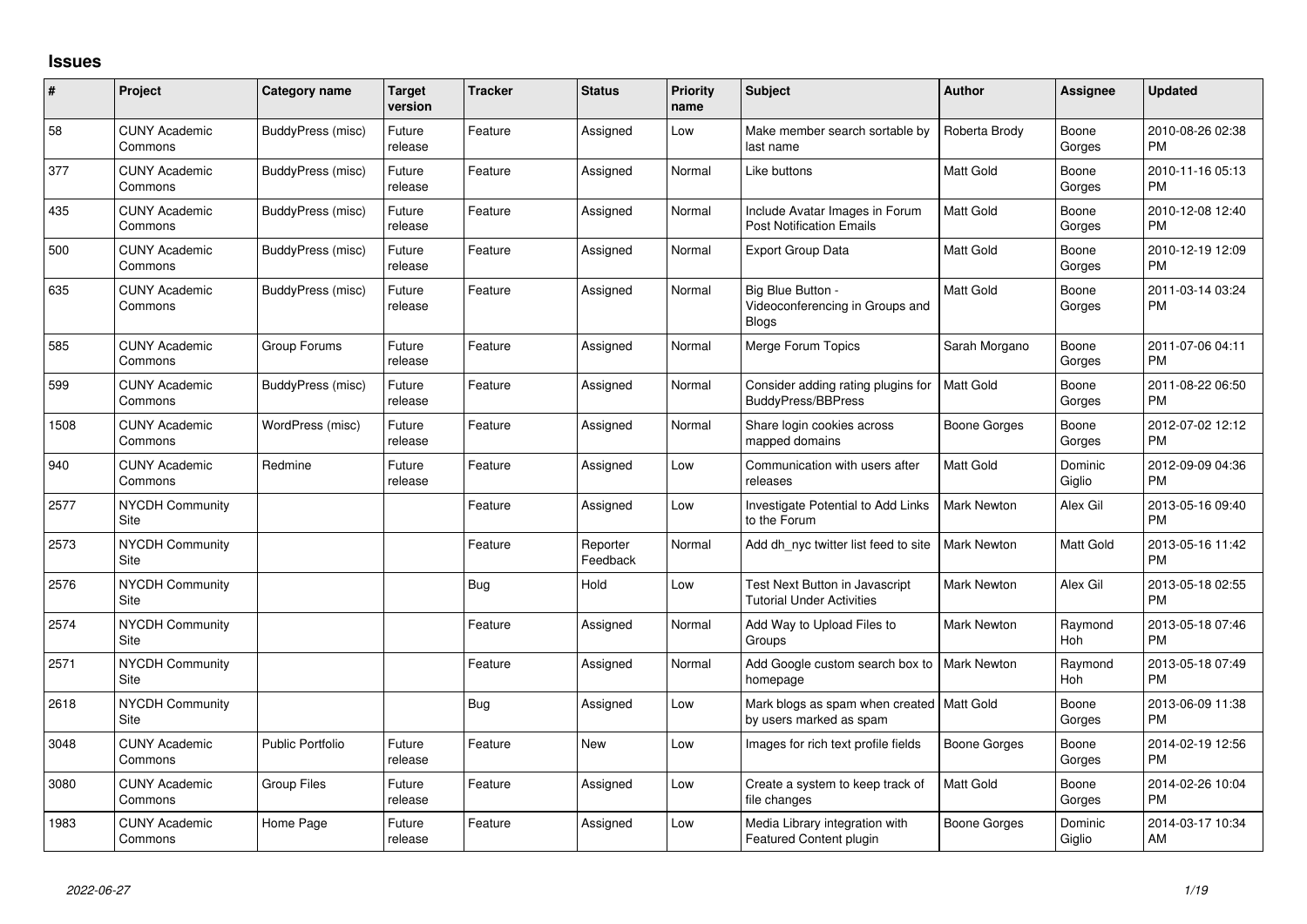| #    | Project                         | <b>Category name</b>     | <b>Target</b><br>version | <b>Tracker</b> | <b>Status</b>       | <b>Priority</b><br>name | <b>Subject</b>                                                             | <b>Author</b>    | Assignee            | <b>Updated</b>                |
|------|---------------------------------|--------------------------|--------------------------|----------------|---------------------|-------------------------|----------------------------------------------------------------------------|------------------|---------------------|-------------------------------|
| 860  | <b>CUNY Academic</b><br>Commons | Design                   | Future<br>release        | Design/UX      | Assigned            | Normal                  | <b>Standardize Button Treatment</b><br><b>Across the Commons</b>           | Chris Stein      | Chris Stein         | 2014-05-01 09:45<br>AM        |
| 1888 | <b>CUNY Academic</b><br>Commons | Home Page                | Future<br>release        | Feature        | Assigned            | Normal                  | Refactor BP MPO Activity Filter to<br>support proper pagination            | Sarah Morgano    | Boone<br>Gorges     | 2014-05-01 07:11<br><b>PM</b> |
| 3220 | <b>CUNY Academic</b><br>Commons | <b>Public Portfolio</b>  | Future<br>release        | Feature        | Assigned            | Normal                  | Add indent/outdent option to<br>Formatting Buttons on Profile<br>Page      | Matt Gold        | Boone<br>Gorges     | 2014-05-21 10:39<br><b>PM</b> |
| 3354 | <b>CUNY Academic</b><br>Commons | <b>Group Files</b>       | Future<br>release        | Feature        | Assigned            | Low                     | Allow Group Download of Multiple<br><b>Selected Files</b>                  | <b>Matt Gold</b> | Chris Stein         | 2014-08-01 08:50<br>AM        |
| 3419 | <b>CUNY Academic</b><br>Commons | Group Invitations        | 1.6.14                   | <b>Bug</b>     | Testing<br>Required | Normal                  | Neatening the display of<br>messages on group requests                     | Matt Gold        | Boone<br>Gorges     | 2014-09-01 09:29<br><b>PM</b> |
| 2223 | <b>CUNY Academic</b><br>Commons | <b>WordPress Plugins</b> | Future<br>release        | Feature        | Assigned            | Low                     | Add Participad to the CUNY<br><b>Academic Commons</b>                      | Matt Gold        | Boone<br>Gorges     | 2014-09-17 10:03<br><b>PM</b> |
| 3330 | <b>CUNY Academic</b><br>Commons | My Commons               | Future<br>release        | Feature        | Assigned            | Normal                  | 'Commons Information" tool                                                 | Boone Gorges     | Chris Stein         | 2014-09-22 08:46<br><b>PM</b> |
| 3458 | <b>CUNY Academic</b><br>Commons | Groups (misc)            | Future<br>release        | Feature        | Assigned            | Normal                  | Filter Members of Group by<br>Campus                                       | Michael Smith    | Samantha<br>Raddatz | 2014-09-26 08:32<br><b>PM</b> |
| 3193 | <b>CUNY Academic</b><br>Commons | Group Forums             | Future<br>release        | Feature        | Assigned            | Normal                  | bbPress 2.x dynamic roles and<br><b>RBE</b>                                | Boone Gorges     | Boone<br>Gorges     | 2014-09-30 01:30<br><b>PM</b> |
| 3506 | <b>CUNY Academic</b><br>Commons | Publicity                | 1.7                      | Publicity      | New                 | Normal                  | Prepare 1.7 email messaging                                                | Micki Kaufman    | Micki<br>Kaufman    | 2014-10-01 12:36<br><b>PM</b> |
| 3509 | <b>CUNY Academic</b><br>Commons | Publicity                | 1.7                      | Publicity      | <b>New</b>          | Normal                  | Create 1.7 digital signage imagery                                         | Micki Kaufman    | Marilyn<br>Weber    | 2014-10-01 12:40<br><b>PM</b> |
| 3524 | <b>CUNY Academic</b><br>Commons | Documentation            | Not tracked              | Documentation  | Assigned            | Normal                  | Post describing all you can do<br>when starting up a new<br>blog/group     | Matt Gold        | scott voth          | 2014-10-04 12:56<br><b>PM</b> |
| 3492 | <b>CUNY Academic</b><br>Commons | <b>WordPress Themes</b>  | Future<br>release        | Support        | Assigned            | Normal                  | Add CBOX theme to the<br>Commons                                           | scott voth       | Raymond<br>Hoh      | 2014-10-08 05:55<br><b>PM</b> |
| 3511 | <b>CUNY Academic</b><br>Commons | Publicity                | 1.7                      | Publicity      | Assigned            | Normal                  | Social media for 1.7                                                       | Micki Kaufman    | Sarah<br>Morgano    | 2014-10-14 03:32<br><b>PM</b> |
| 3510 | <b>CUNY Academic</b><br>Commons | Publicity                | 1.7                      | Publicity      | Assigned            | Normal                  | Post on the News Blog re: 'My<br>Commons'                                  | Micki Kaufman    | Sarah<br>Morgano    | 2014-10-15 11:18<br>AM        |
| 3475 | <b>CUNY Academic</b><br>Commons | Events                   | Future<br>release        | Feature        | Assigned            | Normal                  | Request to add plugin to<br>streamline room<br>booking/appointment booking | Naomi Barrettara | Boone<br>Gorges     | 2014-12-01 05:14<br><b>PM</b> |
| 3691 | <b>CUNY Academic</b><br>Commons | <b>WordPress Plugins</b> | Future<br>release        | <b>Bug</b>     | <b>New</b>          | Normal                  | <b>WPMU Domain Mapping</b><br>Debugging on cdev                            | Raymond Hoh      | Matt Gold           | 2014-12-12 09:04<br>AM        |
| 2167 | <b>CUNY Academic</b><br>Commons | WordPress (misc)         | Future<br>release        | Bug            | Assigned            | Normal                  | <b>CAC-Livestream Plugin Issues</b>                                        | Michael Smith    | Dominic<br>Giglio   | 2015-01-02 03:06<br><b>PM</b> |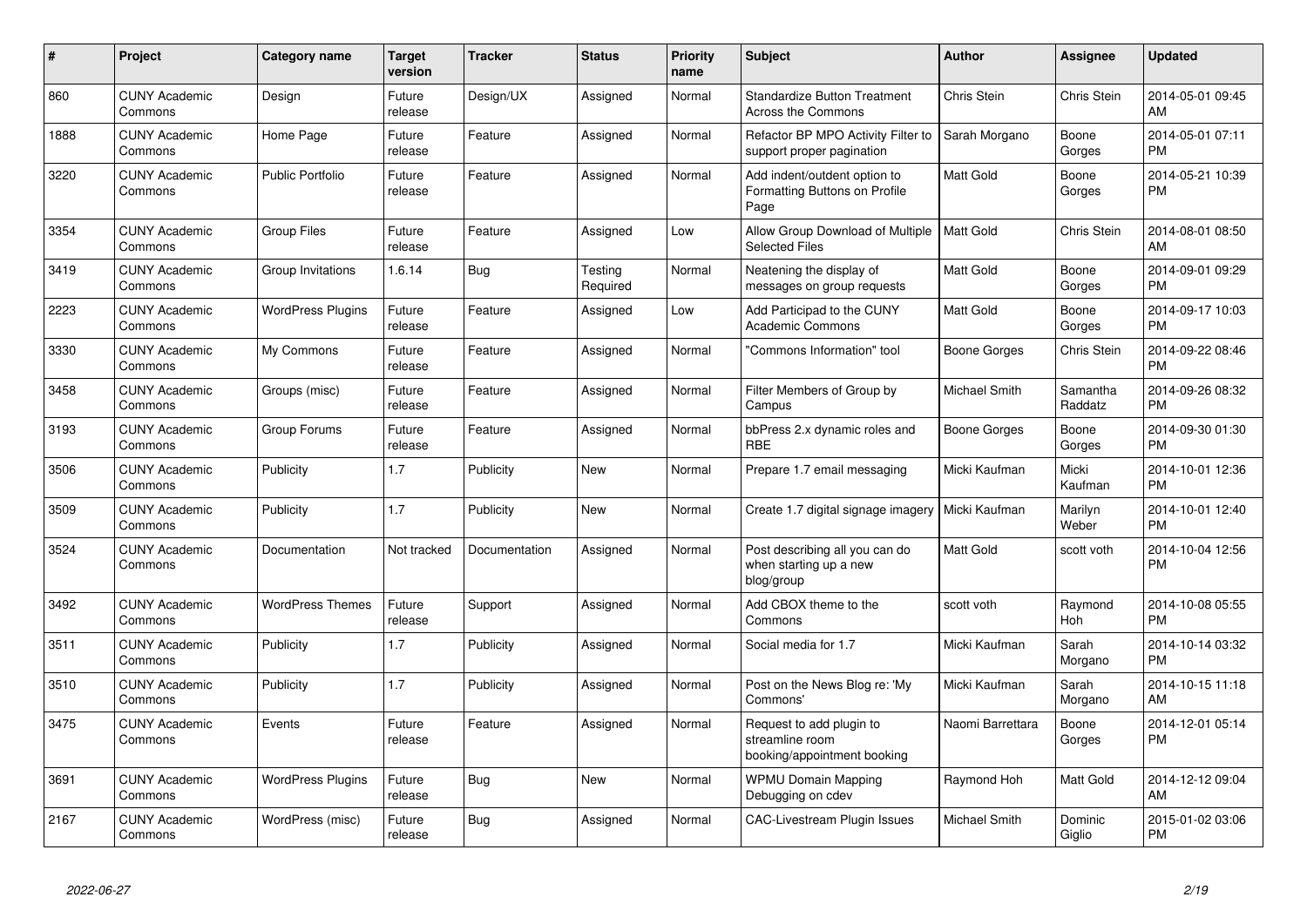| $\#$ | Project                         | <b>Category name</b>     | <b>Target</b><br>version | <b>Tracker</b> | <b>Status</b> | <b>Priority</b><br>name | Subject                                                                        | Author              | Assignee            | <b>Updated</b>                |
|------|---------------------------------|--------------------------|--------------------------|----------------|---------------|-------------------------|--------------------------------------------------------------------------------|---------------------|---------------------|-------------------------------|
| 412  | <b>CUNY Academic</b><br>Commons | <b>WordPress Themes</b>  | Future<br>release        | Feature        | Assigned      | Normal                  | <b>Featured Themes</b>                                                         | <b>Matt Gold</b>    | Dominic<br>Giglio   | 2015-01-05 08:44<br><b>PM</b> |
| 658  | <b>CUNY Academic</b><br>Commons | <b>WordPress Plugins</b> | Future<br>release        | Feature        | Assigned      | Normal                  | Rebulid Sitewide Tag Suggestion                                                | <b>Matt Gold</b>    | Boone<br>Gorges     | 2015-01-05 08:47<br><b>PM</b> |
| 1562 | CUNY Academic<br>Commons        | <b>WordPress Plugins</b> | Future<br>release        | Feature        | Assigned      | Low                     | Play with NYT Collaborative<br><b>Authoring Tool</b>                           | <b>Matt Gold</b>    | Boone<br>Gorges     | 2015-01-05 08:47<br><b>PM</b> |
| 364  | <b>CUNY Academic</b><br>Commons | <b>WordPress Plugins</b> | Future<br>release        | Feature        | New           | Normal                  | <b>Bulletin Board</b>                                                          | <b>Matt Gold</b>    |                     | 2015-01-05 08:50<br><b>PM</b> |
| 2753 | <b>CUNY Academic</b><br>Commons | <b>Public Portfolio</b>  | Future<br>release        | Feature        | New           | Normal                  | Create actual actual tagification in<br>academic interests and other<br>fields | Micki Kaufman       | Boone<br>Gorges     | 2015-01-05 08:52<br><b>PM</b> |
| 2832 | <b>CUNY Academic</b><br>Commons | <b>Public Portfolio</b>  | Future<br>release        | Feature        | Assigned      | Normal                  | Improve interface for (not)<br>auto-linking profile fields                     | <b>Boone Gorges</b> | Chris Stein         | 2015-01-05 08:52<br><b>PM</b> |
| 2754 | <b>CUNY Academic</b><br>Commons | Design                   | Future<br>release        | Feature        | Assigned      | Normal                  | Determine strategy for CAC logo<br>handling in top header                      | Micki Kaufman       | Chris Stein         | 2015-01-05 08:53<br><b>PM</b> |
| 3042 | <b>CUNY Academic</b><br>Commons | <b>Public Portfolio</b>  | Future<br>release        | Feature        | Assigned      | Normal                  | Browsing member interests                                                      | Matt Gold           | Boone<br>Gorges     | 2015-03-21 09:04<br><b>PM</b> |
| 3759 | <b>CUNY Academic</b><br>Commons | WordPress (misc)         | Future<br>release        | Feature        | Assigned      | Normal                  | Review Interface for Adding Users   Matt Gold<br>to Blogs                      |                     | Boone<br>Gorges     | 2015-03-24 05:52<br><b>PM</b> |
| 3308 | <b>CUNY Academic</b><br>Commons | Group Invitations        | Future<br>release        | Feature        | Assigned      | Normal                  | Allow members to rescind group<br>invitations                                  | <b>Matt Gold</b>    | Boone<br>Gorges     | 2015-04-01 08:53<br><b>PM</b> |
| 3770 | <b>CUNY Academic</b><br>Commons | <b>Public Portfolio</b>  | Future<br>release        | Feature        | Assigned      | Normal                  | Improve Layout/Formatting of<br>Positions Area on Public<br>Portfolios         | Matt Gold           | Chris Stein         | 2015-04-01 09:17<br><b>PM</b> |
| 3059 | <b>CUNY Academic</b><br>Commons | Group Forums             | Future<br>release        | Design/UX      | New           | Normal                  | Forum Post Permissable Content<br><b>Explanatory Text</b>                      | Chris Stein         | Chris Stein         | 2015-04-02 11:27<br>AM        |
| 3577 | <b>CUNY Academic</b><br>Commons | My Commons               | Future<br>release        | Design/UX      | Assigned      | Normal                  | Replies to items in My Commons                                                 | <b>Matt Gold</b>    | Raymond<br>Hoh      | 2015-04-09 05:19<br><b>PM</b> |
| 370  | <b>CUNY Academic</b><br>Commons | Registration             | Future<br>release        | Feature        | Assigned      | High                    | <b>Guest Accounts</b>                                                          | Matt Gold           | Matt Gold           | 2015-04-09 09:33<br><b>PM</b> |
| 3662 | <b>CUNY Academic</b><br>Commons | <b>SEO</b>               | Future<br>release        | Feature        | Assigned      | Normal                  | Duplicate Content/SEO/Google<br>issues                                         | Matt Gold           | Raymond<br>Hoh      | 2015-04-13 04:37<br><b>PM</b> |
| 3536 | <b>CUNY Academic</b><br>Commons | My Commons               | Future<br>release        | Feature        | Assigned      | Normal                  | Infinite Scroll on My Commons<br>page                                          | Matt Gold           | Raymond<br>Hoh      | 2015-04-13 04:42<br>PM        |
| 4027 | <b>CUNY Academic</b><br>Commons | Commons In A Box         | Not tracked              | Design/UX      | Assigned      | Normal                  | Usability review of CBOX update<br>procedures                                  | Matt Gold           | Samantha<br>Raddatz | 2015-05-11 06:36<br><b>PM</b> |
| 4053 | <b>CUNY Academic</b><br>Commons | Events                   | Future<br>release        | Feature        | Assigned      | Normal                  | Create new tab for past events                                                 | Matt Gold           | Boone<br>Gorges     | 2015-05-12 02:10<br><b>PM</b> |
| 4222 | <b>CUNY Academic</b><br>Commons | User Experience          | Future<br>release        | Design/UX      | New           | Normal                  | Add information to 'Delete<br>Account' page                                    | Samantha Raddatz    | scott voth          | 2015-06-26 11:35<br>AM        |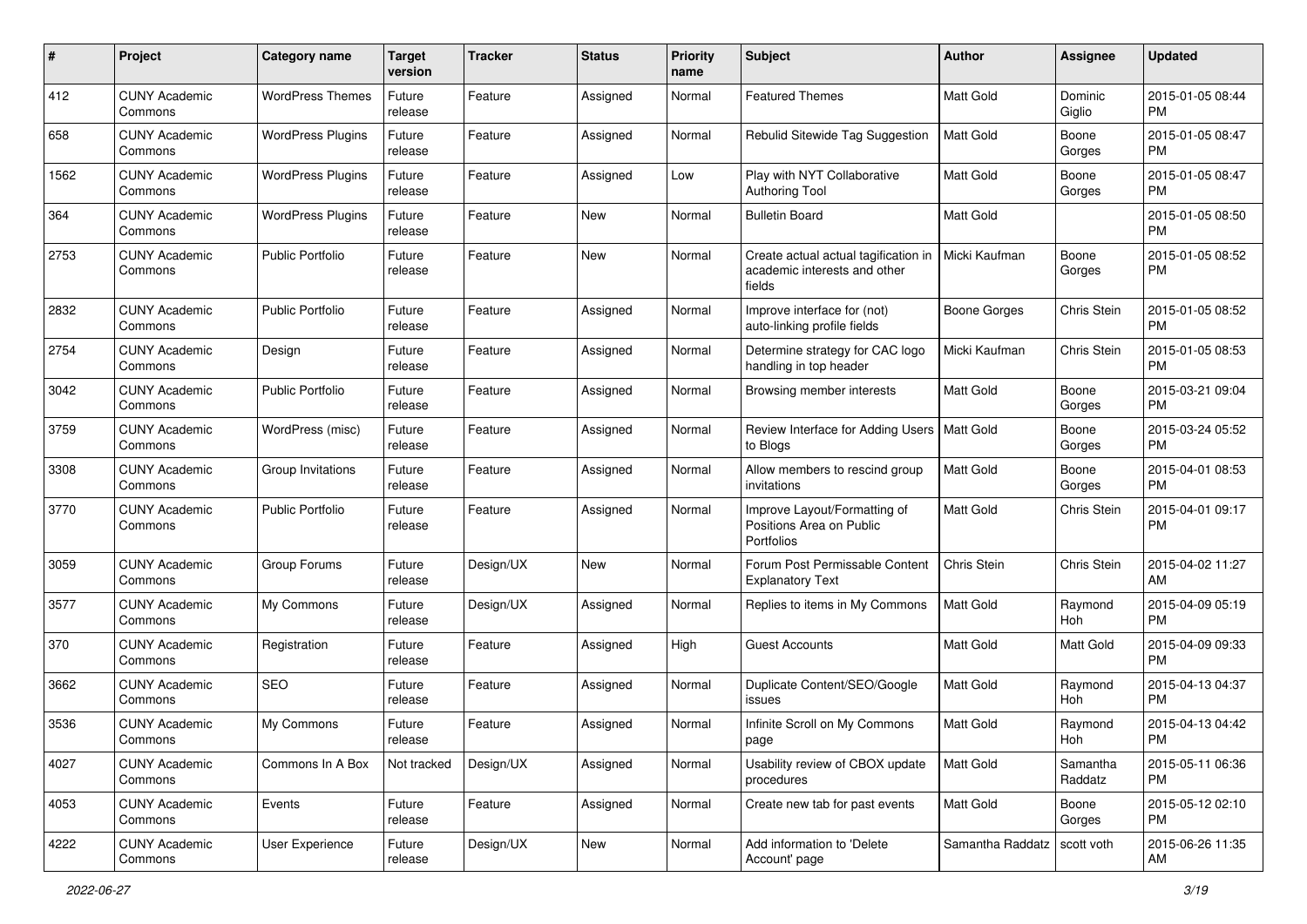| #    | Project                         | <b>Category name</b>    | <b>Target</b><br>version | <b>Tracker</b> | <b>Status</b> | <b>Priority</b><br>name | <b>Subject</b>                                                        | <b>Author</b>           | Assignee            | <b>Updated</b>                |
|------|---------------------------------|-------------------------|--------------------------|----------------|---------------|-------------------------|-----------------------------------------------------------------------|-------------------------|---------------------|-------------------------------|
| 4221 | <b>CUNY Academic</b><br>Commons | Group Forums            | Future<br>release        | Design/UX      | Assigned      | Normal                  | Add 'Number of Posts' display<br>option to Forum page                 | Samantha Raddatz        | Samantha<br>Raddatz | 2015-06-26 02:21<br><b>PM</b> |
| 4225 | <b>CUNY Academic</b><br>Commons | <b>DiRT</b> Integration | Future<br>release        | Design/UX      | <b>New</b>    | Normal                  | Add information to DIRT page (in<br>Create a Group)                   | Samantha Raddatz        | <b>Matt Gold</b>    | 2015-06-26 03:14<br><b>PM</b> |
| 4238 | <b>CUNY Academic</b><br>Commons | Events                  | Future<br>release        | Feature        | Assigned      | Normal                  | Copy Events to Other Groups?                                          | Matt Gold               | Boone<br>Gorges     | 2015-07-02 10:08<br>AM        |
| 4253 | <b>CUNY Academic</b><br>Commons | <b>Public Portfolio</b> | Future<br>release        | Design/UX      | <b>New</b>    | Normal                  | Encourage users to add portfolio<br>content                           | Samantha Raddatz        | Samantha<br>Raddatz | 2015-07-07 11:32<br>AM        |
| 4235 | <b>CUNY Academic</b><br>Commons |                         | Not tracked              | Design/UX      | Assigned      | Normal                  | Explore user experience around<br>comments on forum topics vs<br>docs | Matt Gold               | Samantha<br>Raddatz | 2015-07-21 10:23<br>AM        |
| 4404 | <b>CUNY Academic</b><br>Commons | <b>Public Portfolio</b> | Future<br>release        | Design/UX      | Assigned      | Normal                  | Change color of permissions info<br>on portfolio editing interface    | <b>Matt Gold</b>        | Samantha<br>Raddatz | 2015-08-11 05:28<br><b>PM</b> |
| 4388 | <b>CUNY Academic</b><br>Commons | WordPress (misc)        | Future<br>release        | Bug            | Assigned      | Normal                  | Repeated request for<br>authentication.                               | Alice.Lynn<br>McMichael | Raymond<br>Hoh      | 2015-08-11 07:35<br><b>PM</b> |
| 4535 | <b>CUNY Academic</b><br>Commons | My Commons              | Future<br>release        | Bug            | <b>New</b>    | Low                     | My Commons filter issue                                               | scott voth              | Raymond<br>Hoh      | 2015-09-01 11:17<br>AM        |
| 4226 | <b>CUNY Academic</b><br>Commons | <b>BuddyPress Docs</b>  | Future<br>release        | Design/UX      | <b>New</b>    | Normal                  | Add option to connect a Doc with<br>a Group                           | Samantha Raddatz        | Samantha<br>Raddatz | 2015-09-09 04:08<br><b>PM</b> |
| 4592 | <b>CUNY Academic</b><br>Commons | Events                  | Future<br>release        | Design/UX      | <b>New</b>    | Normal                  | Event Creation - Venue Dropdown<br>Slow                               | Samantha Raddatz        | Boone<br>Gorges     | 2015-09-14 04:56<br><b>PM</b> |
| 4622 | <b>CUNY Academic</b><br>Commons | <b>Public Portfolio</b> | Future<br>release        | Design/UX      | <b>New</b>    | Normal                  | <b>Profile Visibility Settings</b>                                    | Samantha Raddatz        | Samantha<br>Raddatz | 2015-09-21 12:18<br><b>PM</b> |
| 4661 | <b>CUNY Academic</b><br>Commons | <b>User Experience</b>  | Future<br>release        | Bug            | Assigned      | Normal                  | <b>Simplify Events text</b>                                           | <b>Matt Gold</b>        | Samantha<br>Raddatz | 2015-10-02 09:06<br><b>PM</b> |
| 3192 | <b>CUNY Academic</b><br>Commons | Group Forums            | Future<br>release        | Feature        | Assigned      | Normal                  | Customizable forum views for<br>bbPress 2.x group forums              | Boone Gorges            | Raymond<br>Hoh      | 2015-11-09 12:47<br><b>PM</b> |
| 3565 | <b>CUNY Academic</b><br>Commons | My Commons              | Not tracked              | Documentation  | <b>New</b>    | Normal                  | Load Newest inconsistencies                                           | <b>Chris Stein</b>      | scott voth          | 2015-11-09 01:16<br><b>PM</b> |
| 3517 | <b>CUNY Academic</b><br>Commons | My Commons              | Future<br>release        | Feature        | Assigned      | Normal                  | Mute/Unmute My Commons<br>updates                                     | <b>Matt Gold</b>        | Raymond<br>Hoh      | 2015-11-09 01:19<br><b>PM</b> |
| 3473 | <b>CUNY Academic</b><br>Commons | <b>User Experience</b>  | Future<br>release        | Feature        | Assigned      | Normal                  | Commons profile: Add help info<br>about "Positions" replacing "title" | Keith Miyake            | Samantha<br>Raddatz | 2015-11-09 02:28<br><b>PM</b> |
| 308  | <b>CUNY Academic</b><br>Commons | Registration            | Future<br>release        | Feature        | <b>New</b>    | Normal                  | Group recommendations for<br>signup process                           | Boone Gorges            | Samantha<br>Raddatz | 2015-11-09 05:07<br><b>PM</b> |
| 310  | <b>CUNY Academic</b><br>Commons | BuddyPress (misc)       | Future<br>release        | Feature        | Assigned      | Low                     | <b>Friend Request Email</b>                                           | <b>Matt Gold</b>        | Samantha<br>Raddatz | 2015-11-09 05:08<br><b>PM</b> |
| 618  | <b>CUNY Academic</b><br>Commons | <b>BuddyPress Docs</b>  | Future<br>release        | Feature        | Assigned      | Normal                  | BuddyPress Docs: export formats                                       | Boone Gorges            | Boone<br>Gorges     | 2015-11-09 05:38<br><b>PM</b> |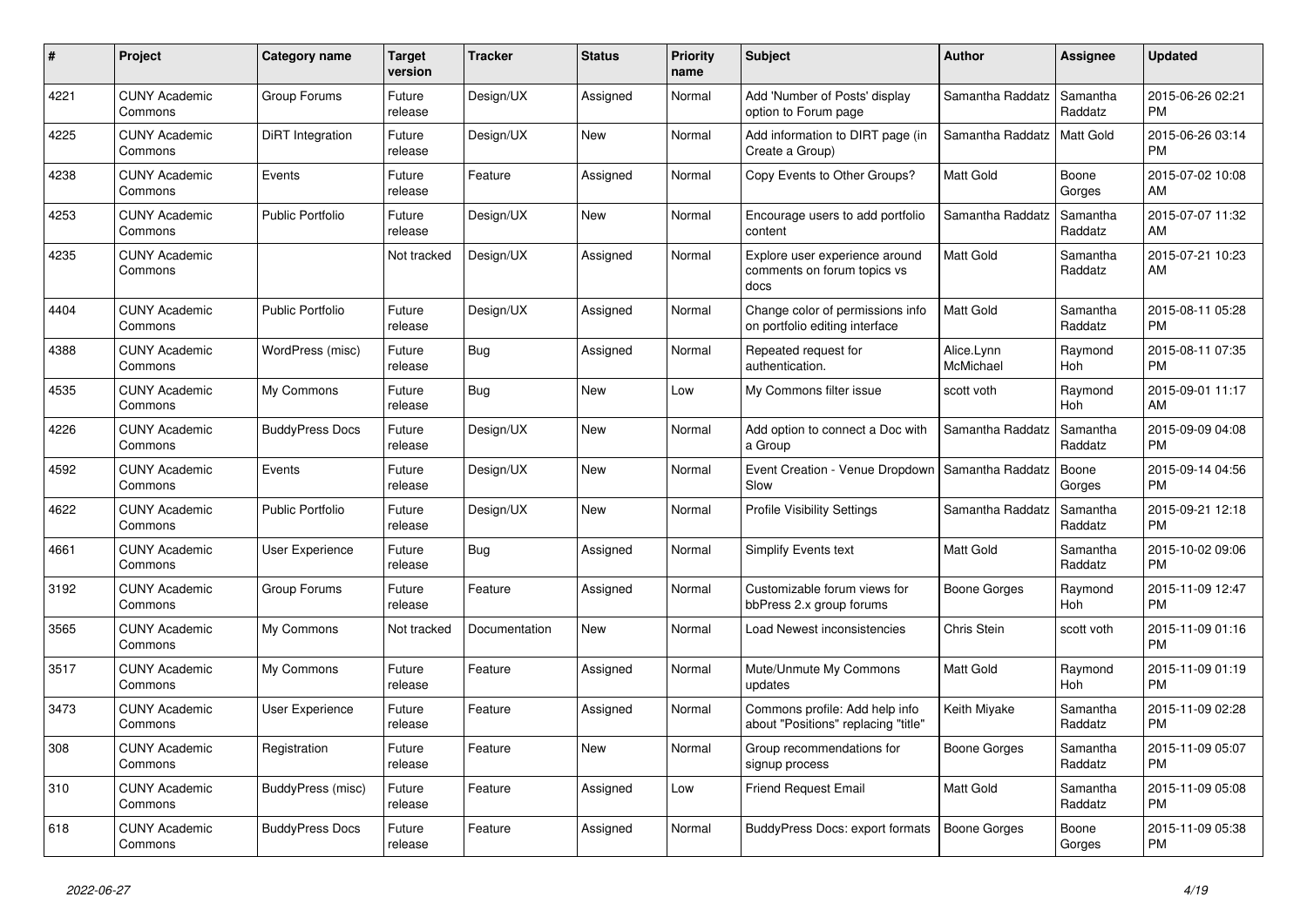| #    | Project                         | <b>Category name</b>       | <b>Target</b><br>version | <b>Tracker</b> | <b>Status</b>        | <b>Priority</b><br>name | Subject                                                                       | Author              | Assignee            | <b>Updated</b>                |
|------|---------------------------------|----------------------------|--------------------------|----------------|----------------------|-------------------------|-------------------------------------------------------------------------------|---------------------|---------------------|-------------------------------|
| 653  | <b>CUNY Academic</b><br>Commons | Group Blogs                | Future<br>release        | Feature        | Assigned             | Normal                  | Redesign Integration of Groups<br>and Blogs                                   | <b>Matt Gold</b>    | Samantha<br>Raddatz | 2015-11-09 05:40<br><b>PM</b> |
| 1422 | <b>CUNY Academic</b><br>Commons | <b>BuddyPress Docs</b>     | Future<br>release        | Feature        | Assigned             | Normal                  | Make "created Doc" activity icons<br>non-mini                                 | <b>Boone Gorges</b> | Boone<br>Gorges     | 2015-11-09 05:48<br><b>PM</b> |
| 1192 | CUNY Academic<br>Commons        | <b>Group Files</b>         | Future<br>release        | Feature        | Assigned             | Low                     | When posting group files, allow<br>users to add a category without<br>saving  | <b>Matt Gold</b>    | Raymond<br>Hoh      | 2015-11-09 05:53<br><b>PM</b> |
| 519  | CUNY Academic<br>Commons        | <b>BuddyPress Docs</b>     | Future<br>release        | Feature        | Assigned             | Low                     | TOC for individual docs - for new<br>BP "wiki-like" plugin                    | scott voth          | Boone<br>Gorges     | 2015-11-09 05:54<br><b>PM</b> |
| 481  | <b>CUNY Academic</b><br>Commons | Groups (misc)              | Future<br>release        | Feature        | Assigned             | Normal                  | ability to archive inactive groups<br>and blogs                               | Michael Mandiberg   | Samantha<br>Raddatz | 2015-11-09 05:56<br><b>PM</b> |
| 1456 | CUNY Academic<br>Commons        | Group Invitations          | Future<br>release        | Feature        | Reporter<br>Feedback | Low                     | Invite to Group Button from Profile   Matt Gold<br>Field                      |                     | Samantha<br>Raddatz | 2015-11-09 05:59<br><b>PM</b> |
| 333  | <b>CUNY Academic</b><br>Commons | <b>Email Notifications</b> | Future<br>release        | Feature        | Assigned             | Low                     | Delay Forum Notification Email<br>Delivery Until After Editing Period<br>Ends | <b>Matt Gold</b>    | Raymond<br>Hoh      | 2015-11-09 06:01<br><b>PM</b> |
| 1166 | <b>CUNY Academic</b><br>Commons | <b>Email Invitations</b>   | Future<br>release        | Feature        | New                  | Low                     | Better organizational tools for<br>Sent Invites                               | <b>Boone Gorges</b> | Boone<br>Gorges     | 2015-11-09 06:02<br><b>PM</b> |
| 1165 | <b>CUNY Academic</b><br>Commons | <b>Email Invitations</b>   | Future<br>release        | Feature        | Assigned             | Low                     | Allow saved lists of invitees under<br>Send Invites                           | <b>Boone Gorges</b> | Boone<br>Gorges     | 2015-11-09 06:03<br><b>PM</b> |
| 2013 | <b>CUNY Academic</b><br>Commons | <b>Public Portfolio</b>    | Future<br>release        | Feature        | Assigned             | Low                     | Have Profile Privacy Options<br>show up only for filled-in fields             | <b>Matt Gold</b>    | Boone<br>Gorges     | 2015-11-09 06:09<br><b>PM</b> |
| 2325 | <b>CUNY Academic</b><br>Commons | BuddyPress (misc)          | Future<br>release        | Feature        | Assigned             | Low                     | Profile should have separate<br>fields for first/last names                   | local admin         | Boone<br>Gorges     | 2015-11-09 06:09<br><b>PM</b> |
| 2610 | <b>CUNY Academic</b><br>Commons | Group Invitations          | Future<br>release        | Feature        | Assigned             | Low                     | Request: Custom invitation<br>message to group invites                        | local admin         | Boone<br>Gorges     | 2015-11-09 06:13<br><b>PM</b> |
| 1460 | <b>CUNY Academic</b><br>Commons | Analytics                  | Future<br>release        | Feature        | Assigned             | Normal                  | Update System Report                                                          | <b>Brian Foote</b>  | Boone<br>Gorges     | 2015-11-09 06:13<br><b>PM</b> |
| 1744 | <b>CUNY Academic</b><br>Commons | <b>BuddyPress Docs</b>     | Future<br>release        | Feature        | Assigned             | Normal                  | Spreadsheet-style Docs                                                        | <b>Boone Gorges</b> | Boone<br>Gorges     | 2015-11-09 06:13<br><b>PM</b> |
| 3939 | <b>CUNY Academic</b><br>Commons | <b>WordPress Plugins</b>   | Future<br>release        | <b>Bug</b>     | Hold                 | Normal                  | Activity stream support for<br>Co-Authors Plus plugin                         | Raymond Hoh         | Raymond<br>Hoh      | 2015-11-09 06:13<br><b>PM</b> |
| 2523 | <b>CUNY Academic</b><br>Commons | <b>BuddyPress Docs</b>     | Future<br>release        | Feature        | Assigned             | Normal                  | Allow Users to Upload Images to<br>BP Docs                                    | Matt Gold           | Boone<br>Gorges     | 2015-11-09 06:14<br>PM        |
| 287  | <b>CUNY Academic</b><br>Commons | WordPress (misc)           | Future<br>release        | Feature        | Assigned             | Normal                  | Create troubleshooting tool for<br>account sign-up                            | Matt Gold           | Boone<br>Gorges     | 2015-11-09 06:17<br><b>PM</b> |
| 497  | <b>CUNY Academic</b><br>Commons | <b>WordPress Plugins</b>   | Future<br>release        | Feature        | Assigned             | Normal                  | Drag and Drop Ordering on<br>Gallery Post Plugin                              | Matt Gold           | Ron Rennick         | 2015-11-09 06:18<br>PM        |
| 365  | <b>CUNY Academic</b><br>Commons | WordPress (misc)           | Future<br>release        | Feature        | Assigned             | Normal                  | <b>Create Mouseover Tooltips</b><br>throughout Site                           | Matt Gold           | Chris Stein         | 2015-11-09 06:18<br>PM        |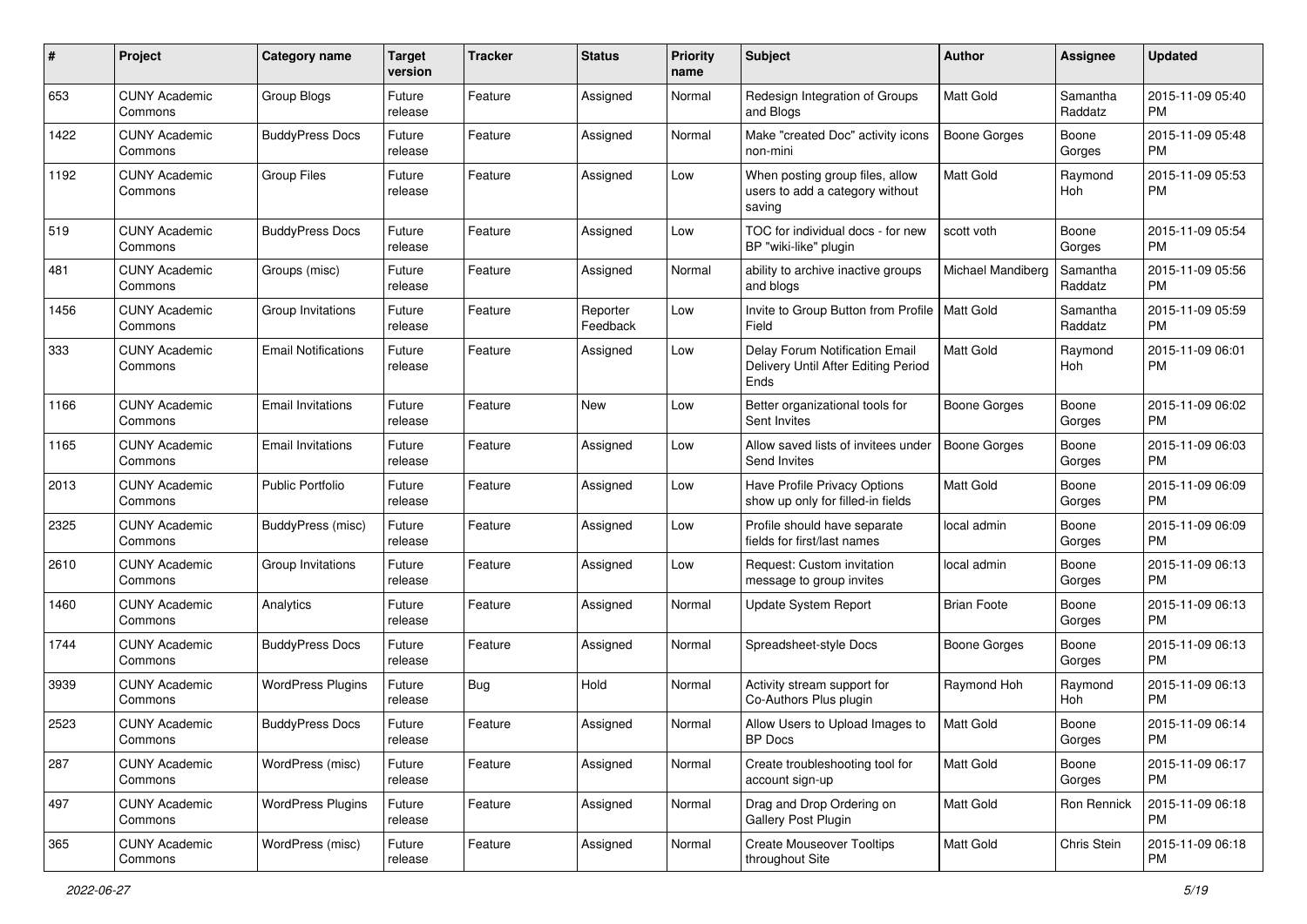| $\#$ | Project                         | Category name                  | <b>Target</b><br>version | <b>Tracker</b> | <b>Status</b> | <b>Priority</b><br>name | <b>Subject</b>                                                                                                                                        | Author                  | Assignee              | <b>Updated</b>                |
|------|---------------------------------|--------------------------------|--------------------------|----------------|---------------|-------------------------|-------------------------------------------------------------------------------------------------------------------------------------------------------|-------------------------|-----------------------|-------------------------------|
| 554  | <b>CUNY Academic</b><br>Commons | BuddyPress (misc)              | Future<br>release        | Feature        | Assigned      | Normal                  | Add Trackback notifications to<br>site-wide activity feed                                                                                             | Matt Gold               | Boone<br>Gorges       | 2015-11-09 06:19<br>PM        |
| 1105 | <b>CUNY Academic</b><br>Commons | WordPress (misc)               | Future<br>release        | Feature        | Assigned      | Normal                  | Rephrase Blog Privacy Options                                                                                                                         | <b>Matt Gold</b>        | Samantha<br>Raddatz   | 2015-11-09 06:19<br><b>PM</b> |
| 1167 | <b>CUNY Academic</b><br>Commons | <b>Email Invitations</b>       | Future<br>release        | Feature        | <b>New</b>    | Low                     | Allow email invitations to be<br>resent                                                                                                               | Boone Gorges            | Boone<br>Gorges       | 2015-11-12 12:53<br>AM        |
| 4972 | <b>CUNY Academic</b><br>Commons | Analytics                      | Not tracked              | <b>Bug</b>     | <b>New</b>    | Normal                  | <b>Newsletter Analytics</b>                                                                                                                           | Stephen Real            | Matt Gold             | 2015-12-09 12:54<br><b>PM</b> |
| 3230 | <b>CUNY Academic</b><br>Commons | Internal Tools and<br>Workflow | Not tracked              | Feature        | Assigned      | High                    | Scripts for quicker<br>provisioning/updating of<br>development environments                                                                           | Boone Gorges            | Boone<br>Gorges       | 2016-01-26 04:54<br><b>PM</b> |
| 2175 | <b>CUNY Academic</b><br>Commons | WordPress (misc)               | Not tracked              | Support        | Assigned      | Normal                  | Subscibe 2 vs. Jetpack<br>subscription options                                                                                                        | local admin             | <b>Matt Gold</b>      | 2016-01-26 04:58<br><b>PM</b> |
| 5183 | <b>CUNY Academic</b><br>Commons | Social Paper                   | Future<br>release        | Design/UX      | <b>New</b>    | Normal                  | Creating a new paper when<br>viewing an existing paper                                                                                                | Raffi<br>Khatchadourian | Samantha<br>Raddatz   | 2016-02-02 12:09<br><b>PM</b> |
| 5052 | <b>CUNY Academic</b><br>Commons | Social Paper                   | Future<br>release        | Feature        | <b>New</b>    | Low                     | Sentence by sentence or line by<br>line comments (SP suggestion #3)                                                                                   | Marilyn Weber           | Boone<br>Gorges       | 2016-02-11 10:24<br><b>PM</b> |
| 5058 | <b>CUNY Academic</b><br>Commons | Social Paper                   | Future<br>release        | Feature        | <b>New</b>    | Low                     | Can there be a clearer signal that<br>even when comments have<br>already been made you add<br>comments by clicking on the side?<br>(SP suggestion #5) | Marilyn Weber           | Samantha<br>Raddatz   | 2016-02-11 10:24<br><b>PM</b> |
| 5205 | <b>CUNY Academic</b><br>Commons | Social Paper                   | Future<br>release        | Feature        | <b>New</b>    | Normal                  | Social Paper folders                                                                                                                                  | Marilyn Weber           |                       | 2016-02-11 10:24<br><b>PM</b> |
| 5225 | <b>CUNY Academic</b><br>Commons | Registration                   | Future<br>release        | Feature        | Assigned      | Normal                  | On-boarding Issues                                                                                                                                    | Luke Waltzer            | Samantha<br>Raddatz   | 2016-02-12 02:58<br><b>PM</b> |
| 4070 | <b>CUNY Academic</b><br>Commons | Analytics                      | Not tracked              | Support        | Assigned      | Normal                  | Request for JITP site analytics                                                                                                                       | Matt Gold               | Seth Persons          | 2016-02-23 03:09<br><b>PM</b> |
| 636  | <b>CUNY Academic</b><br>Commons | WordPress (misc)               | Not tracked              | Support        | Assigned      | Normal                  | Create Lynda.com-like Table of<br><b>Contents for Prospective Tutorial</b><br>Screencasts                                                             | <b>Matt Gold</b>        | scott voth            | 2016-02-23 03:12<br><b>PM</b> |
| 4986 | <b>CUNY Academic</b><br>Commons | ZenDesk                        | Not tracked              | Support        | Assigned      | Normal                  | Prepare documentation for<br>Zendesk re web widget                                                                                                    | <b>Matt Gold</b>        | Samantha<br>Raddatz   | 2016-02-25 03:09<br><b>PM</b> |
| 3369 | <b>CUNY Academic</b><br>Commons | Reply By Email                 | Not tracked              | Outreach       | Hold          | Normal                  | Release reply by email to WP<br>plugin directory                                                                                                      | Matt Gold               | Raymond<br><b>Hoh</b> | 2016-03-01 12:46<br><b>PM</b> |
| 5282 | <b>CUNY Academic</b><br>Commons | Social Paper                   | Future<br>release        | <b>Bug</b>     | <b>New</b>    | Normal                  | Replying via email directs to<br>paper but not individual comment.                                                                                    | Marilyn Weber           | Raymond<br>Hoh        | 2016-03-02 01:48<br><b>PM</b> |
| 2666 | <b>CUNY Academic</b><br>Commons | About page                     | Not tracked              | Documentation  | Assigned      | Normal                  | Update About Text                                                                                                                                     | <b>Chris Stein</b>      | Luke Waltzer          | 2016-03-04 11:19<br>AM        |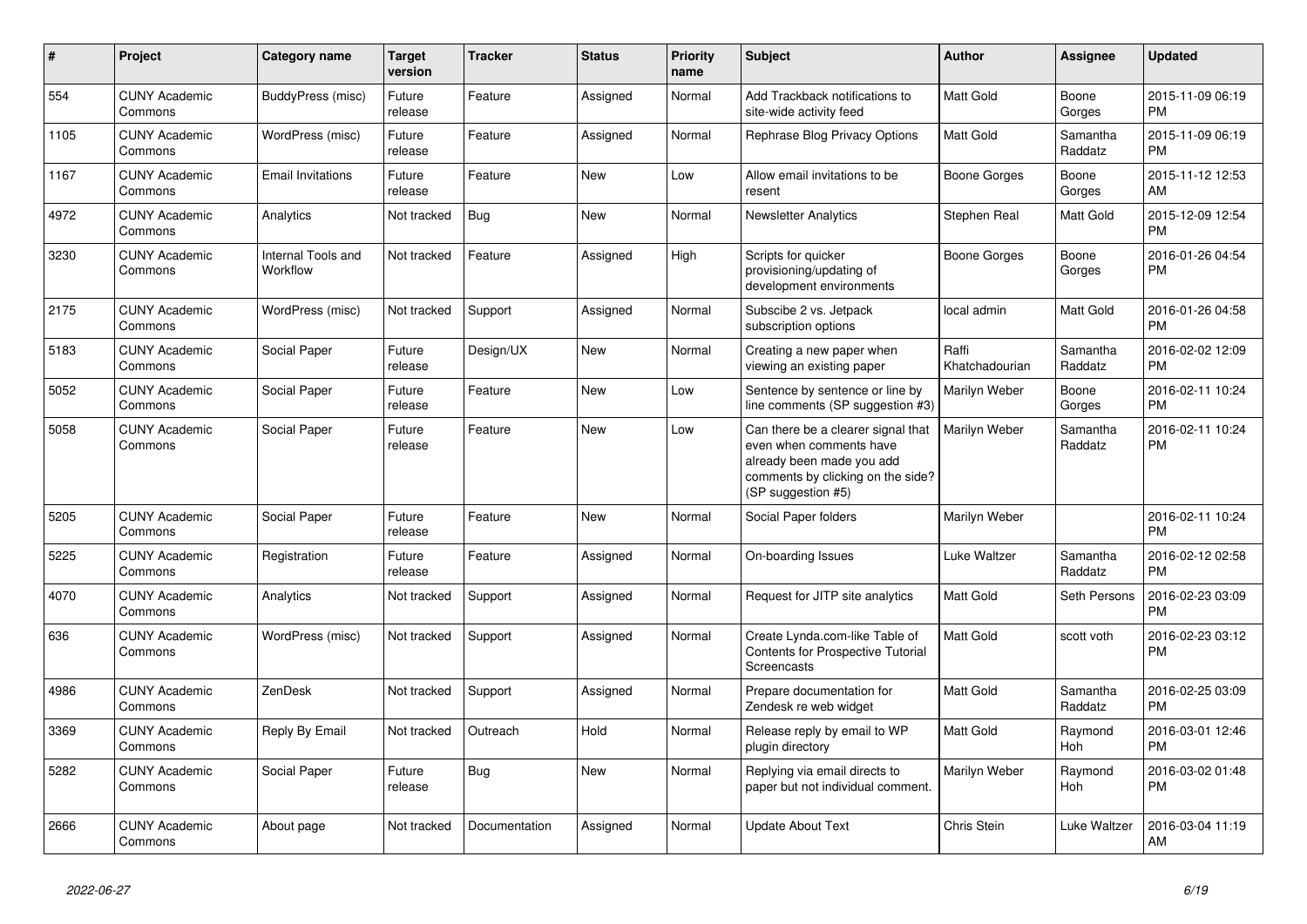| #    | Project                         | <b>Category name</b>      | <b>Target</b><br>version | <b>Tracker</b> | <b>Status</b>        | <b>Priority</b><br>name | <b>Subject</b>                                                    | <b>Author</b>           | <b>Assignee</b>     | <b>Updated</b>                |
|------|---------------------------------|---------------------------|--------------------------|----------------|----------------------|-------------------------|-------------------------------------------------------------------|-------------------------|---------------------|-------------------------------|
| 2612 | <b>CUNY Academic</b><br>Commons |                           | Not tracked              | Publicity      | Assigned             | Normal                  | Pinterest site for the Commons                                    | local admin             | Sarah<br>Morgano    | 2016-03-04 11:19<br>AM        |
| 5317 | <b>CUNY Academic</b><br>Commons | Group Blogs               | Not tracked              | Bug            | Reporter<br>Feedback | Normal                  | Notifications of New Post Didn't<br>Come                          | Luke Waltzer            | Samantha<br>Raddatz | 2016-03-21 10:41<br><b>PM</b> |
| 5298 | <b>CUNY Academic</b><br>Commons |                           | Not tracked              | Publicity      | <b>New</b>           | Normal                  | Survey Pop-Up Text                                                | Samantha Raddatz        | Samantha<br>Raddatz | 2016-03-22 12:27<br><b>PM</b> |
| 3657 | <b>CUNY Academic</b><br>Commons | WordPress (misc)          | Not tracked              | Feature        | <b>New</b>           | Normal                  | Create alert for GC email<br>addresses                            | Matt Gold               | <b>Matt Gold</b>    | 2016-04-14 11:29<br>PM        |
| 5397 | <b>CUNY Academic</b><br>Commons | Social Paper              | Future<br>release        | Feature        | <b>New</b>           | Normal                  | frustrating to have to<br>enable/disable in SP                    | Marilyn Weber           | Samantha<br>Raddatz | 2016-04-20 03:39<br><b>PM</b> |
| 5053 | <b>CUNY Academic</b><br>Commons | Social Paper              | Future<br>release        | Feature        | New                  | Low                     | Scrollable menu to add readers<br>(SP suggestion #4)              | Marilyn Weber           | Samantha<br>Raddatz | 2016-04-21 05:21<br>PМ        |
| 5488 | <b>CUNY Academic</b><br>Commons | Social Paper              | Future<br>release        | Bug            | <b>New</b>           | Normal                  | Add a "last edited by" field to<br>Social Paper group directories | <b>Boone Gorges</b>     |                     | 2016-04-21 10:05<br><b>PM</b> |
| 5489 | <b>CUNY Academic</b><br>Commons | <b>Social Paper</b>       | Future<br>release        | Feature        | <b>New</b>           | Normal                  | Asc/desc sorting for Social Paper<br>directories                  | <b>Boone Gorges</b>     |                     | 2016-04-21 10:06<br><b>PM</b> |
| 4438 | <b>CUNY Academic</b><br>Commons | Events                    | Future<br>release        | Bug            | Assigned             | Normal                  | Events Calendar - Export<br><b>Recurring Events</b>               | scott voth              | Daniel Jones        | 2016-05-23 04:25<br><b>PM</b> |
| 5679 | <b>CUNY Academic</b><br>Commons | Analytics                 | Not tracked              | Feature        | <b>New</b>           | Normal                  | Logged In Users for GA                                            | <b>Valerie Townsend</b> | Valerie<br>Townsend | 2016-06-11 09:49<br>AM        |
| 5691 | <b>CUNY Academic</b><br>Commons | Blogs (BuddyPress)        | Future<br>release        | Bug            | Assigned             | High                    | Differing numbers on Sites display                                | Matt Gold               | Raymond<br>Hoh      | 2016-06-13 01:37<br>PM        |
| 5827 | <b>CUNY Academic</b><br>Commons | <b>Public Portfolio</b>   | Future<br>release        | <b>Bug</b>     | Assigned             | Normal                  | Academic Interests square<br>bracket links not working            | scott voth              | Chris Stein         | 2016-08-11 11:59<br>РM        |
| 5955 | <b>CUNY Academic</b><br>Commons | Outreach                  | Future<br>release        | Feature        | Assigned             | Normal                  | Create auto-newsletter for<br>commons members                     | Matt Gold               | Luke Waltzer        | 2016-08-30 10:34<br>AM        |
| 5268 | <b>CUNY Academic</b><br>Commons | Group Forums              | Future<br>release        | Bug            | Assigned             | Normal                  | Long-time to post to multiple<br>groups                           | Luke Waltzer            | Daniel Jones        | 2016-09-07 06:31<br>PM        |
| 6014 | <b>CUNY Academic</b><br>Commons | Publicity                 | Future<br>release        | Publicity      | Reporter<br>Feedback | Normal                  | Google search listing                                             | Matt Gold               | Boone<br>Gorges     | 2016-09-21 03:48<br>PМ        |
| 6115 | <b>CUNY Academic</b><br>Commons | Publicity                 | Not tracked              | Feature        | Assigned             | Normal                  | create digital signage for GC                                     | Matt Gold               | scott voth          | 2016-10-11 10:09<br><b>PM</b> |
| 6078 | <b>CUNY Academic</b><br>Commons | <b>Blogs (BuddyPress)</b> | Future<br>release        | Feature        | New                  | Normal                  | <b>Explore Adding Network Blog</b><br>Metadata Plugin             | Luke Waltzer            | Luke Waltzer        | 2016-10-11 10:29<br>PM        |
| 5696 | <b>CUNY Academic</b><br>Commons | Events                    | Future<br>release        | Feature        | Assigned             | Normal                  | Events Calendar - display options<br>calendar aggregation         | Matt Gold               | Boone<br>Gorges     | 2016-10-13 11:44<br>AM        |
| 4903 | <b>CUNY Academic</b><br>Commons | Events                    | Future<br>release        | Design/UX      | Assigned             | Normal                  | Improving visual appearance of<br>event calendars                 | Matt Gold               | Boone<br>Gorges     | 2016-10-13 11:51<br>AM        |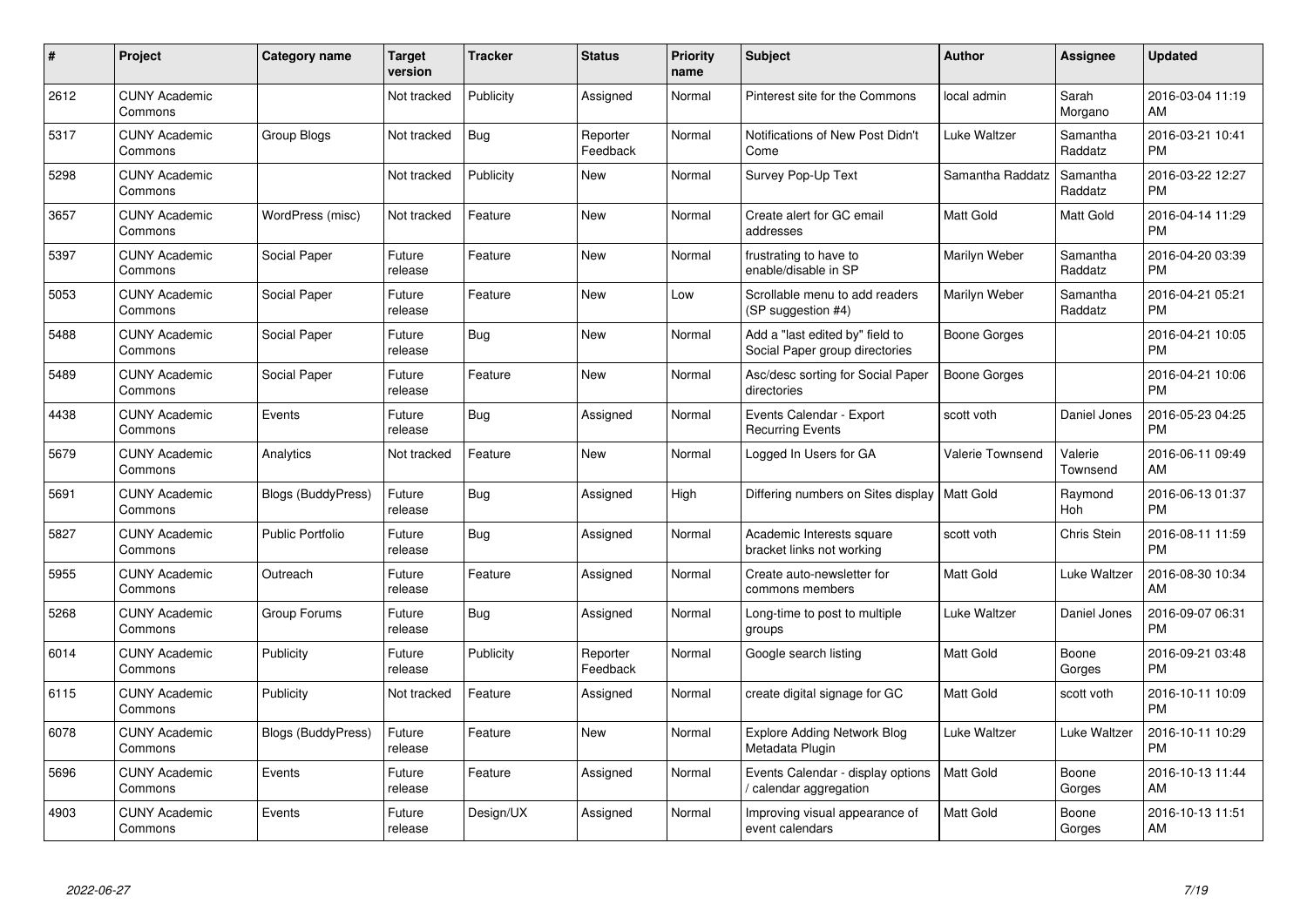| $\pmb{\#}$ | Project                         | <b>Category name</b>     | Target<br>version | <b>Tracker</b> | <b>Status</b>        | <b>Priority</b><br>name | <b>Subject</b>                                                   | Author                  | <b>Assignee</b>       | Updated                       |
|------------|---------------------------------|--------------------------|-------------------|----------------|----------------------|-------------------------|------------------------------------------------------------------|-------------------------|-----------------------|-------------------------------|
| 2881       | <b>CUNY Academic</b><br>Commons | <b>Public Portfolio</b>  | Future<br>release | Feature        | Assigned             | Normal                  | Redesign the UX for Profiles                                     | Chris Stein             | Chris Stein           | 2016-10-13 12:45<br><b>PM</b> |
| 5182       | <b>CUNY Academic</b><br>Commons | Social Paper             | Future<br>release | Design/UX      | <b>New</b>           | Normal                  | "Publishing" a private paper on<br>social paper?                 | Raffi<br>Khatchadourian | Boone<br>Gorges       | 2016-10-13 04:12<br><b>PM</b> |
| 6298       | <b>CUNY Academic</b><br>Commons | User Experience          | Not tracked       | Design/UX      | Assigned             | Normal                  | Examine data from survey                                         | Matt Gold               | Margaret<br>Galvan    | 2016-10-14 12:16<br><b>PM</b> |
| 1417       | <b>CUNY Academic</b><br>Commons | <b>BuddyPress Docs</b>   | Future<br>release | Feature        | Assigned             | Low                     | Bulk actions for BuddyPress Docs                                 | <b>Boone Gorges</b>     | Boone<br>Gorges       | 2016-10-17 10:41<br><b>PM</b> |
| 6332       | <b>CUNY Academic</b><br>Commons | WordPress (misc)         | Future<br>release | Feature        | <b>New</b>           | Normal                  | Allow uploaded files to be marked<br>as private in an ad hoc way | <b>Boone Gorges</b>     |                       | 2016-10-17 11:41<br><b>PM</b> |
| 5826       | <b>CUNY Academic</b><br>Commons | <b>WordPress Plugins</b> | Future<br>release | Support        | Reporter<br>Feedback | Normal                  | <b>Remove Subscription Options</b><br>plugin from directory      | Sarah Morgano           | Sarah<br>Morgano      | 2016-10-21 04:14<br>PМ        |
| 6389       | <b>CUNY Academic</b><br>Commons | <b>BuddyPress Docs</b>   | Future<br>release | Feature        | <b>New</b>           | Low                     | Make Discussion Area Visible<br>When Editing a Doc               | Luke Waltzer            | Boone<br>Gorges       | 2016-10-21 04:16<br>PM        |
| 6392       | <b>CUNY Academic</b><br>Commons | Group Forums             | Future<br>release | Design/UX      | Assigned             | Low                     | Composition/Preview Panes in<br>Forum Posts                      | Luke Waltzer            | Paige Dupont          | 2016-10-21 04:26<br>PM        |
| 5234       | <b>CUNY Academic</b><br>Commons | Membership               | Future<br>release | Feature        | Assigned             | Normal                  | Write Unconfirmed patch for WP                                   | Boone Gorges            | Boone<br>Gorges       | 2016-10-24 11:18<br>AM        |
| 5199       | <b>CUNY Academic</b><br>Commons | Social Paper             | Future<br>release | Feature        | <b>New</b>           | Normal                  | add tables to the SP editor                                      | Marilyn Weber           |                       | 2016-10-24 11:27<br>AM        |
| 3090       | <b>CUNY Academic</b><br>Commons | Twitter page             | Future<br>release | Feature        | Assigned             | Normal                  | Prevent Retweets from showing<br>up on Commons twitter page      | Matt Gold               | <b>Tahir Butt</b>     | 2016-10-24 11:31<br>AM        |
| 1423       | <b>CUNY Academic</b><br>Commons | BuddyPress (misc)        | Future<br>release | Feature        | Assigned             | Low                     | Show an avatar for pingback<br>comment activity items            | Boone Gorges            | <b>Tahir Butt</b>     | 2016-10-24 12:03<br><b>PM</b> |
| 6426       | <b>CUNY Academic</b><br>Commons | Spam/Spam<br>Prevention  | Future<br>release | Feature        | Assigned             | Normal                  | Force captcha on all comments?                                   | Matt Gold               | <b>Tahir Butt</b>     | 2016-10-24 02:06<br><b>PM</b> |
| 6671       | <b>CUNY Academic</b><br>Commons | Reply By Email           | Not tracked       | Bug            | Assigned             | Normal                  | "Post too often" RBE error<br>message                            | Matt Gold               | Raymond<br>Hoh        | 2016-11-11 09:55<br>AM        |
| 6749       | <b>CUNY Academic</b><br>Commons | Events                   | Future<br>release | <b>Bug</b>     | <b>New</b>           | Low                     | BPEO iCal request can trigger<br>very large number of DB queries | Boone Gorges            | Raymond<br>Hoh        | 2016-11-15 10:09<br>PM        |
| 6755       | <b>CUNY Academic</b><br>Commons | WordPress (misc)         | Future<br>release | <b>Bug</b>     | <b>New</b>           | Normal                  | Cannot Deactivate Plugin                                         | Laura Kane              |                       | 2016-11-16 01:12<br><b>PM</b> |
| 6644       | <b>CUNY Academic</b><br>Commons |                          | Not tracked       | Bug            | Reporter<br>Feedback | High                    | White Screen at Login Pge                                        | Luke Waltzer            | Raymond<br><b>Hoh</b> | 2016-11-21 10:34<br><b>PM</b> |
| 6665       | <b>CUNY Academic</b><br>Commons |                          | Not tracked       | Publicity      | New                  | Normal                  | Dead Link in 1.10 announcement<br>post                           | Paige Dupont            | <b>Stephen Real</b>   | 2016-12-01 03:11<br>PM        |
| 6995       | <b>CUNY Academic</b><br>Commons | Home Page                | Not tracked       | <b>Bug</b>     | Assigned             | Normal                  | member filter on homepage not<br>working                         | Matt Gold               | Raymond<br>Hoh        | 2016-12-11 09:46<br>PM        |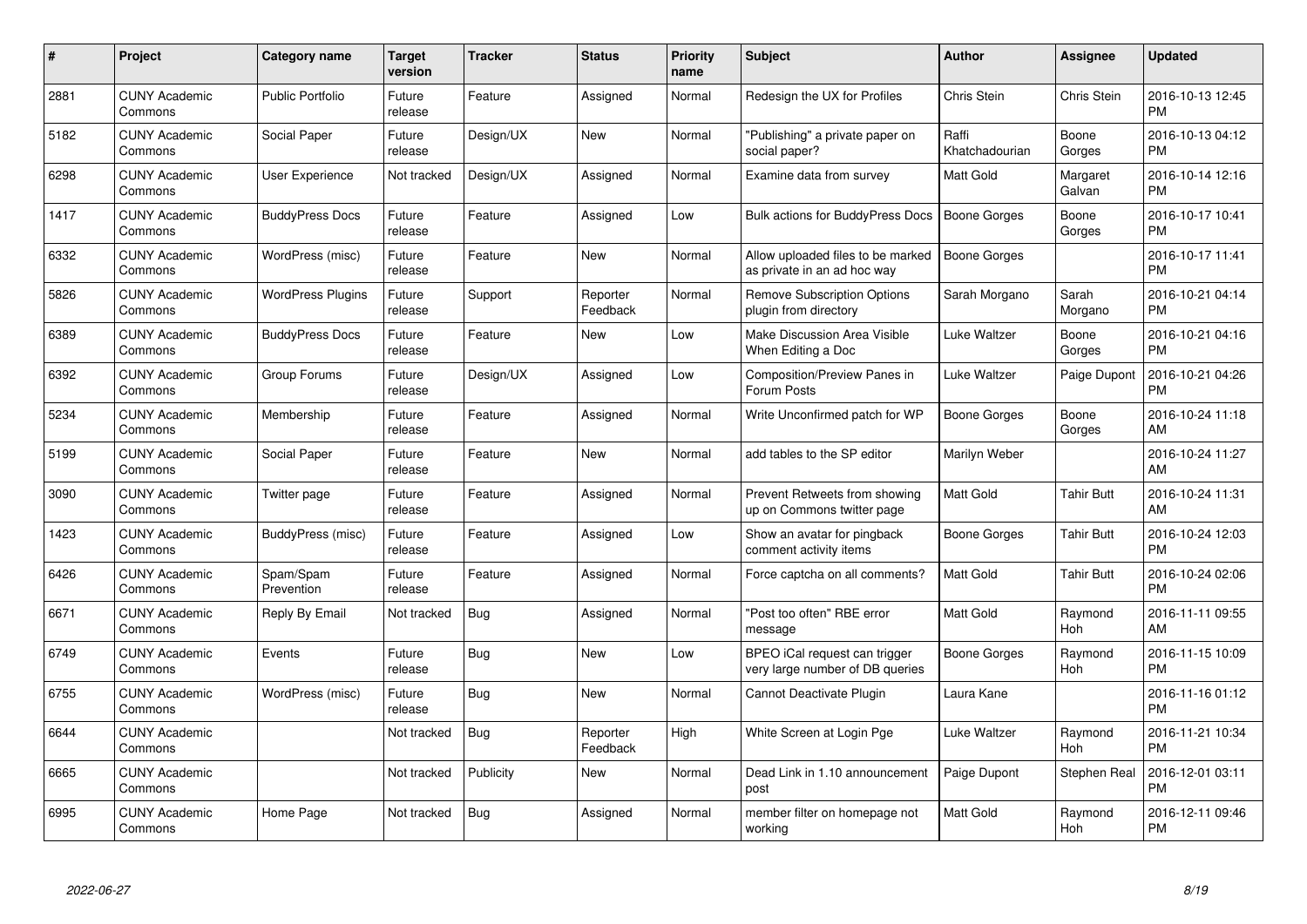| #    | <b>Project</b>                  | <b>Category name</b>     | <b>Target</b><br>version | Tracker        | <b>Status</b>        | Priority<br>name | <b>Subject</b>                                                                                  | <b>Author</b>           | Assignee           | <b>Updated</b>                |
|------|---------------------------------|--------------------------|--------------------------|----------------|----------------------|------------------|-------------------------------------------------------------------------------------------------|-------------------------|--------------------|-------------------------------|
| 4980 | <b>CUNY Academic</b><br>Commons | Home Page                | Future<br>release        | Feature        | Assigned             | Normal           | <b>CAC Featured Content -- Adding</b><br>Randomization                                          | Matt Gold               | Boone<br>Gorges    | 2016-12-12 03:01<br><b>PM</b> |
| 5316 | <b>CUNY Academic</b><br>Commons | <b>User Experience</b>   | Future<br>release        | Feature        | Assigned             | Normal           | Prompt user email address<br>updates                                                            | Matt Gold               | Stephen Real       | 2016-12-21 03:30<br><b>PM</b> |
| 7624 | <b>CUNY Academic</b><br>Commons | BuddyPress (misc)        | Future<br>release        | Design/UX      | <b>New</b>           | Normal           | <b>BP</b> Notifications                                                                         | Luke Waltzer            | Paige Dupont       | 2017-02-08 10:43<br>PM        |
| 6356 | <b>CUNY Academic</b><br>Commons | <b>WordPress Plugins</b> | Future<br>release        | <b>Bug</b>     | Reporter<br>Feedback | Low              | Should Subscribe2 be<br>deprecated?                                                             | Luke Waltzer            |                    | 2017-03-20 12:20<br><b>PM</b> |
| 7928 | <b>CUNY Academic</b><br>Commons | Group Forums             | Not tracked              | <b>Bug</b>     | New                  | Normal           | Duplicate Forum post                                                                            | Luke Waltzer            | Raymond<br>Hoh     | 2017-04-11 09:27<br><b>PM</b> |
| 4481 | <b>CUNY Academic</b><br>Commons | Events                   | Future<br>release        | Feature        | <b>New</b>           | Normal           | Group admins/mods should have<br>the ability to unlink an event from<br>the group               | Boone Gorges            | Boone<br>Gorges    | 2017-04-24 03:53<br><b>PM</b> |
| 7828 | <b>CUNY Academic</b><br>Commons |                          | Not tracked              | Feature        | Assigned             | Normal           | Theme Assessment 2017                                                                           | Margaret Galvan         | Margaret<br>Galvan | 2017-05-02 10:41<br><b>PM</b> |
| 8078 | <b>CUNY Academic</b><br>Commons | <b>WordPress Plugins</b> | Future<br>release        | System Upgrade | Assigned             | Normal           | <b>CommentPress Updates</b>                                                                     | Margaret Galvan         | Christian<br>Wach  | 2017-05-08 03:49<br><b>PM</b> |
| 8440 | <b>CUNY Academic</b><br>Commons | Onboarding               | Not tracked              | <b>Bug</b>     | <b>New</b>           | Normal           | <b>Create Test Email Accounts for</b><br><b>Onboarding Project</b>                              | Stephen Real            | Stephen Real       | 2017-08-01 09:49<br>PM        |
| 8211 | <b>CUNY Academic</b><br>Commons | <b>WordPress Themes</b>  | Future<br>release        | Feature        | <b>New</b>           | Normal           | Theme Suggestions: Material<br>Design-Inspired Themes                                           | Margaret Galvan         | Margaret<br>Galvan | 2017-08-07 02:48<br><b>PM</b> |
| 8756 | <b>CUNY Academic</b><br>Commons | Group Blogs              | Future<br>release        | Feature        | Hold                 | Normal           | Connect multiple blogs to one<br>group?                                                         | Matt Gold               | Boone<br>Gorges    | 2017-09-30 10:42<br>AM        |
| 8675 | <b>CUNY Academic</b><br>Commons | User Onboarding          | Future<br>release        | <b>Bug</b>     | Reporter<br>Feedback | Low              | Add new User search screen calls<br>for the input of email address but<br>doesn't work with one | Paul Hebert             | Boone<br>Gorges    | 2017-10-11 11:17<br>AM        |
| 8498 | <b>CUNY Academic</b><br>Commons | <b>WordPress Plugins</b> | Future<br>release        | Feature        | <b>New</b>           | Low              | <b>Gravity Forms Email Users</b>                                                                | Raffi<br>Khatchadourian | Matt Gold          | 2017-10-13 12:58<br><b>PM</b> |
| 8902 | <b>CUNY Academic</b><br>Commons | Design                   | Not tracked              | Feature        | Assigned             | Normal           | Report back on research on<br><b>BuddyPress themes</b>                                          | Matt Gold               | Michael Smith      | 2017-11-10 12:31<br>PM        |
| 8837 | <b>CUNY Academic</b><br>Commons |                          | Not tracked              | Feature        | Assigned             | Normal           | Create a form to request info from<br>people requesting premium<br>themes and plugins           | <b>Matt Gold</b>        | Marilyn<br>Weber   | 2017-11-14 03:35<br><b>PM</b> |
| 8898 | <b>CUNY Academic</b><br>Commons | Social Paper             | Not tracked              | Feature        | Assigned             | Normal           | Usage data on docs and social<br>paper                                                          | Matt Gold               | <b>Matt Gold</b>   | 2017-11-16 11:32<br>AM        |
| 3615 | <b>CUNY Academic</b><br>Commons | Redmine                  | Not tracked              | Feature        | <b>New</b>           | Low              | Create Redmine issues via email                                                                 | Dominic Giglio          | Boone<br>Gorges    | 2017-11-16 11:36<br>AM        |
| 8976 | <b>CUNY Academic</b><br>Commons | Reply By Email           | Not tracked              | Feature        | Assigned             | Normal           | Package RBE new topics<br>posting?                                                              | Matt Gold               | Raymond<br>Hoh     | 2017-12-04 02:34<br><b>PM</b> |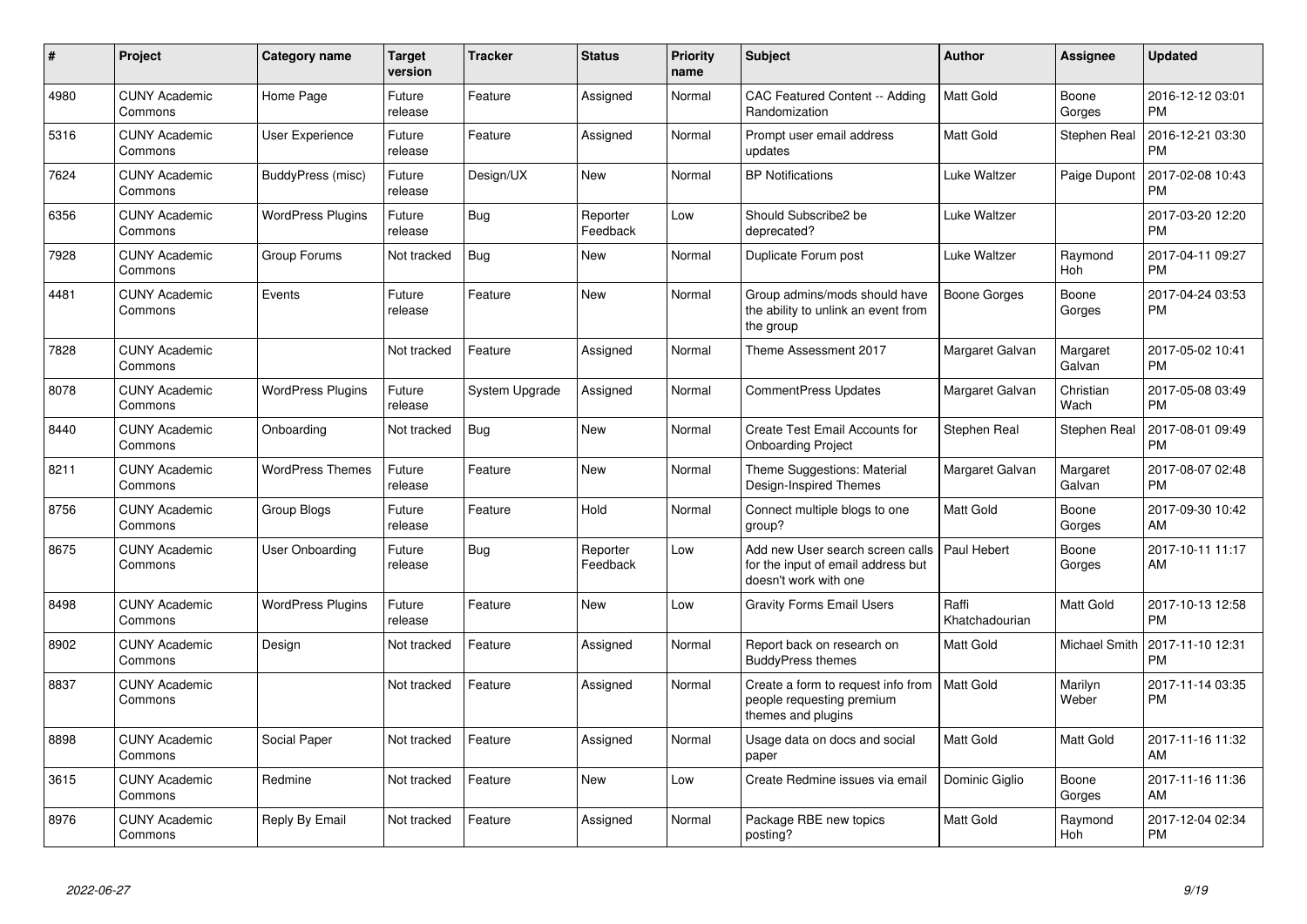| $\pmb{\#}$ | Project                         | <b>Category name</b>     | <b>Target</b><br>version | Tracker    | <b>Status</b>        | <b>Priority</b><br>name | <b>Subject</b>                                                                             | <b>Author</b>           | Assignee              | <b>Updated</b>                |
|------------|---------------------------------|--------------------------|--------------------------|------------|----------------------|-------------------------|--------------------------------------------------------------------------------------------|-------------------------|-----------------------|-------------------------------|
| 8992       | <b>NYCDH Community</b><br>Site  |                          |                          | Bug        | Assigned             | Normal                  | Multiple RBE error reports                                                                 | Matt Gold               | Raymond<br>Hoh        | 2017-12-11 05:43<br><b>PM</b> |
| 9015       | <b>CUNY Academic</b><br>Commons | Groups (misc)            | Not tracked              | Outreach   | Assigned             | Normal                  | Email group admins the email<br>addresses of their groups                                  | Matt Gold               | <b>Matt Gold</b>      | 2018-01-02 09:54<br>AM        |
| 9060       | <b>CUNY Academic</b><br>Commons | Commons In A Box         | Not tracked              | Bug        | Hold                 | Normal                  | Problems with CBox image library<br>/ upload                                               | Lisa Rhody              | Raymond<br>Hoh        | 2018-01-10 03:26<br>PM        |
| 8991       | <b>CUNY Academic</b><br>Commons | Reply By Email           | Not tracked              | <b>Bug</b> | Hold                 | Normal                  | RBE duplicate email message<br>issue                                                       | Matt Gold               | Raymond<br>Hoh        | 2018-02-18 08:53<br><b>PM</b> |
| 3580       | <b>CUNY Academic</b><br>Commons | Group Blogs              | Future<br>release        | Feature    | <b>New</b>           | Normal                  | Multiple blogs per group                                                                   | <b>Boone Gorges</b>     | Boone<br>Gorges       | 2018-02-20 02:02<br>PМ        |
| 9346       | <b>CUNY Academic</b><br>Commons | WordPress (misc)         | Not tracked              | Bug        | <b>New</b>           | Normal                  | Clone cetls.bmcc.cuny.edu for<br>development                                               | Owen Roberts            | Raymond<br><b>Hoh</b> | 2018-03-06 05:35<br><b>PM</b> |
| 9211       | <b>CUNY Academic</b><br>Commons | <b>WordPress Plugins</b> | Future<br>release        | Support    | Reporter<br>Feedback | Normal                  | Auto-Role Setting in Forum Plugin<br><b>Causing Some Confusion</b>                         | Luke Waltzer            | Boone<br>Gorges       | 2018-03-13 11:44<br>AM        |
| 7022       | <b>CUNY Academic</b><br>Commons | Announcements            | Future<br>release        | Bug        | <b>New</b>           | Normal                  | Sitewide announcements should<br>be displayed on, and dismissable<br>from, mapped domains  | Boone Gorges            | Boone<br>Gorges       | 2018-03-22 10:18<br>AM        |
| 9420       | <b>CUNY Academic</b><br>Commons | cuny.is                  | Not tracked              | Feature    | <b>New</b>           | Normal                  | Request for http://cuny.is/streams                                                         | Raffi<br>Khatchadourian | Marilyn<br>Weber      | 2018-04-02 10:08<br>AM        |
| 9207       | <b>CUNY Academic</b><br>Commons |                          | Future<br>release        | Support    | Reporter<br>Feedback | Normal                  | display dashboards made in<br>Tableau?                                                     | Marilyn Weber           | Boone<br>Gorges       | 2018-04-10 10:42<br>AM        |
| 7663       | <b>CUNY Academic</b><br>Commons | Social Paper             | Future<br>release        | Bug        | <b>New</b>           | Normal                  | Social Paper notifications not<br>formatted correctly on secondary<br>sites                | Boone Gorges            | Boone<br>Gorges       | 2018-04-16 03:52<br><b>PM</b> |
| 7981       | <b>CUNY Academic</b><br>Commons | Social Paper             | Future<br>release        | Bug        | <b>New</b>           | Normal                  | Social Paper comments should<br>not go to spam                                             | Luke Waltzer            | Boone<br>Gorges       | 2018-04-16 03:52<br><b>PM</b> |
| 3768       | <b>CUNY Academic</b><br>Commons | <b>Public Portfolio</b>  | Future<br>release        | Feature    | Assigned             | Normal                  | Institutions/Past positions on<br>public portfolios                                        | Matt Gold               | Boone<br>Gorges       | 2018-04-23 10:44<br>AM        |
| 9643       | <b>CUNY Academic</b><br>Commons | Publicity                | Not tracked              | Feature    | <b>New</b>           | Normal                  | Create a page on the Commons<br>for logos etc.                                             | Stephen Real            | Stephen Real          | 2018-04-24 10:53<br>AМ        |
| 8607       | <b>CUNY Academic</b><br>Commons |                          | Not tracked              | Support    | <b>New</b>           | Normal                  | Paypal?                                                                                    | Marilyn Weber           | Matt Gold             | 2018-05-15 01:37<br><b>PM</b> |
| 9729       | <b>CUNY Academic</b><br>Commons | <b>SEO</b>               | Not tracked              | Support    | <b>New</b>           | Normal                  | 503 Errors showing on<br>newlaborforum.cuny.edu                                            | Diane Krauthamer        | Raymond<br>Hoh        | 2018-05-22 04:48<br>PM        |
| 9835       | <b>CUNY Academic</b><br>Commons | Group Forums             | Future<br>release        | Bug        | Assigned             | Normal                  | add a "like" function?                                                                     | Marilyn Weber           | <b>Erik Trainer</b>   | 2018-06-05 01:49<br><b>PM</b> |
| 9895       | <b>CUNY Academic</b><br>Commons | Onboarding               | Future<br>release        | Feature    | Assigned             | Normal                  | Add "Accept Invitation"<br>link/button/function to Group<br>and/or Site invitation emails? | Luke Waltzer            | Boone<br>Gorges       | 2018-06-07 12:42<br>РM        |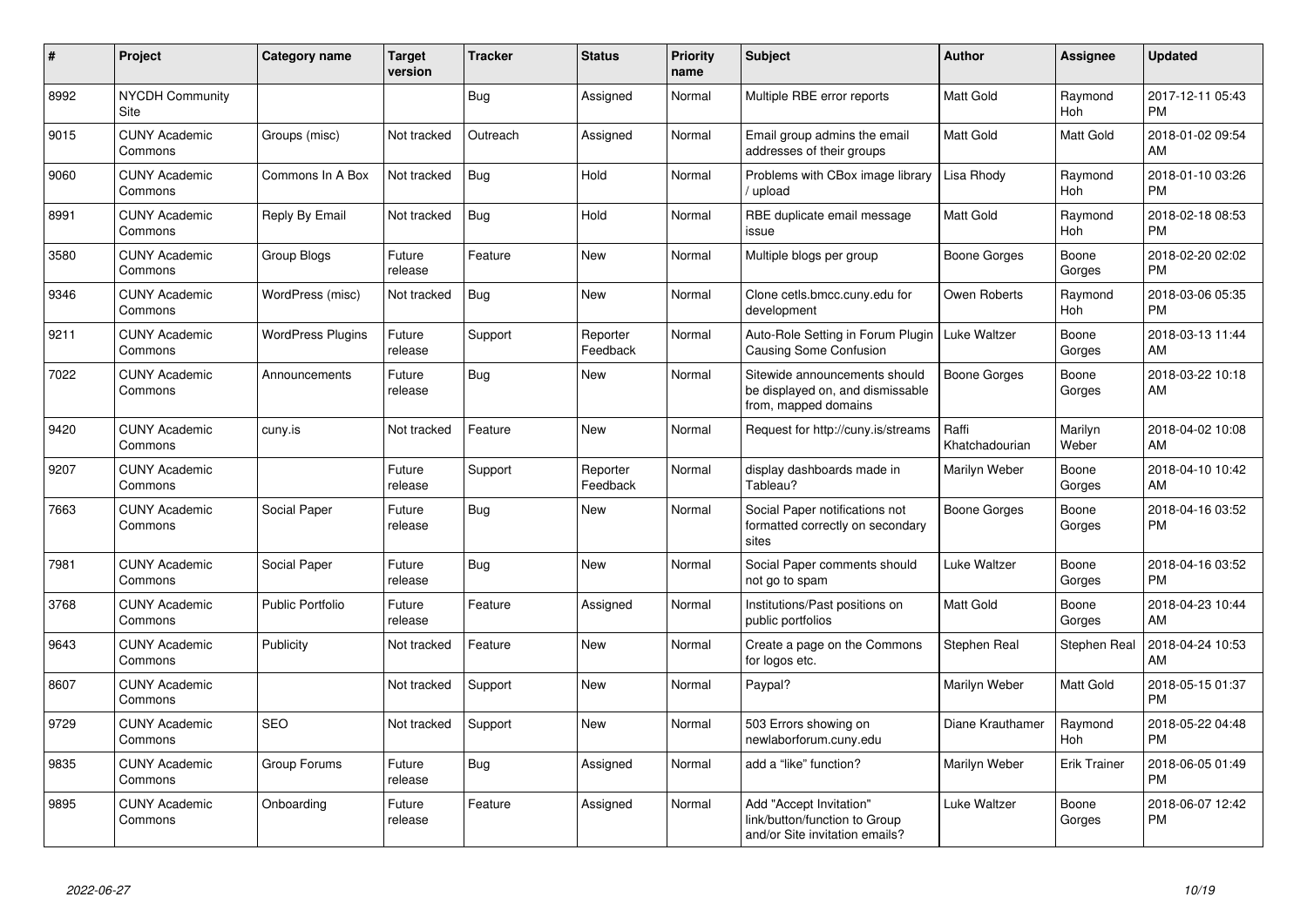| $\#$  | <b>Project</b>                  | <b>Category name</b>       | <b>Target</b><br>version | <b>Tracker</b> | <b>Status</b>        | Priority<br>name | <b>Subject</b>                                                                                                                               | <b>Author</b>          | Assignee              | <b>Updated</b>                |
|-------|---------------------------------|----------------------------|--------------------------|----------------|----------------------|------------------|----------------------------------------------------------------------------------------------------------------------------------------------|------------------------|-----------------------|-------------------------------|
| 9908  | <b>CUNY Academic</b><br>Commons |                            | Not tracked              | Feature        | <b>New</b>           | Normal           | Is it possible to send email<br>updates to users (or an email<br>address not on the list) for only a<br>single page AFTER being<br>prompted? | <b>Michael Shields</b> | scott voth            | 2018-06-11 01:34<br><b>PM</b> |
| 9515  | <b>CUNY Academic</b><br>Commons | <b>WordPress Plugins</b>   | Not tracked              | Bug            | Reporter<br>Feedback | Normal           | Text to Speech plugin - "More<br>Slowly" checkbox not working                                                                                | scott voth             | Boone<br>Gorges       | 2018-06-13 02:26<br><b>PM</b> |
| 9941  | <b>CUNY Academic</b><br>Commons | Wiki                       | Not tracked              | Support        | Assigned             | Normal           | Wiki functionality                                                                                                                           | Matt Gold              | Boone<br>Gorges       | 2018-06-26 10:57<br>AM        |
| 10040 | <b>CUNY Academic</b><br>Commons | WordPress (misc)           | Not tracked              | Bug            | Reporter<br>Feedback | Normal           | User doesn't see full list of themes                                                                                                         | <b>Matt Gold</b>       | Boone<br>Gorges       | 2018-07-25 10:12<br>AM        |
| 9979  | <b>CUNY Academic</b><br>Commons | <b>Email Notifications</b> | Not tracked              | Bug            | Reporter<br>Feedback | Normal           | Reports of slow email activation<br>emails                                                                                                   | Matt Gold              | Boone<br>Gorges       | 2018-08-29 09:40<br><b>PM</b> |
| 10262 | <b>CUNY Academic</b><br>Commons |                            | Not tracked              | <b>Bug</b>     | Reporter<br>Feedback | Normal           | Newsletter Plugin: Broken Image<br>at Bottom of All Newsletters                                                                              | Mark Webb              | Raymond<br>Hoh        | 2018-08-30 05:17<br><b>PM</b> |
| 9947  | <b>CUNY Academic</b><br>Commons | <b>WordPress Plugins</b>   | Future<br>release        | Feature        | Reporter<br>Feedback | Normal           | Install H5P quiz plugin                                                                                                                      | Matt Gold              | Boone<br>Gorges       | 2018-09-11 11:01<br>AM        |
| 10368 | <b>CUNY Academic</b><br>Commons |                            | Future<br>release        | Feature        | Assigned             | Normal           | Use ORCID data to populate<br>academic profile page                                                                                          | Stephen Francoeur      | Boone<br>Gorges       | 2018-09-25 01:53<br><b>PM</b> |
| 5992  | <b>CUNY Academic</b><br>Commons | <b>Email Notifications</b> | Future<br>release        | Feature        | <b>New</b>           | Normal           | Changing the From line of<br>autogenerated blog emails                                                                                       | Marilyn Weber          |                       | 2018-09-27 05:19<br><b>PM</b> |
| 9028  | <b>CUNY Academic</b><br>Commons | Onboarding                 | Future<br>release        | Feature        | Assigned             | Normal           | suggest groups to new members<br>during the registration process                                                                             | Matt Gold              | Chris Stein           | 2018-10-24 12:34<br><b>PM</b> |
| 9289  | <b>CUNY Academic</b><br>Commons | <b>WordPress Plugins</b>   | Future<br>release        | <b>Bug</b>     | Reporter<br>Feedback | Normal           | Email Users Plugin                                                                                                                           | Laurie Hurson          | Boone<br>Gorges       | 2018-10-24 12:34<br><b>PM</b> |
| 9926  | <b>CUNY Academic</b><br>Commons | <b>WordPress Plugins</b>   | Future<br>release        | Bug            | <b>New</b>           | Normal           | twitter-mentions-as-comments<br>cron jobs can run long                                                                                       | Boone Gorges           | Boone<br>Gorges       | 2018-10-24 12:34<br><b>PM</b> |
| 10657 | <b>CUNY Academic</b><br>Commons |                            | Not tracked              | Support        | Reporter<br>Feedback | Normal           | child theme problems                                                                                                                         | Marilyn Weber          |                       | 2018-11-08 01:19<br><b>PM</b> |
| 10659 | <b>CUNY Academic</b><br>Commons | Group Forums               | Future<br>release        | Feature        | Assigned             | Normal           | Post to multiple groups via email                                                                                                            | Matt Gold              | Raymond<br><b>Hoh</b> | 2018-11-15 12:54<br>AM        |
| 10769 | <b>CUNY Academic</b><br>Commons | <b>WordPress Themes</b>    | Not tracked              | Bug            | Reporter<br>Feedback | Normal           | 2011 Theme Sidebar                                                                                                                           | Mark Webb              |                       | 2018-12-04 04:09<br><b>PM</b> |
| 10794 | <b>CUNY Academic</b><br>Commons | Performance                | Not tracked              | <b>Bug</b>     | New                  | Normal           | Memcached connection<br>occasionally breaks                                                                                                  | Boone Gorges           | Boone<br>Gorges       | 2018-12-06 03:30<br><b>PM</b> |
| 10839 | <b>CUNY Academic</b><br>Commons | About page                 | Not tracked              | Support        | <b>New</b>           | Normal           | <b>Mission Statement Needs</b><br>Revision                                                                                                   | scott voth             | <b>Matt Gold</b>      | 2018-12-26 10:58<br>AM        |
| 10982 | <b>CUNY Academic</b><br>Commons | Domain Mapping             | Not tracked              | Support        | Reporter<br>Feedback | Normal           | <b>CNAME</b> question                                                                                                                        | scott voth             |                       | 2019-01-22 04:29<br><b>PM</b> |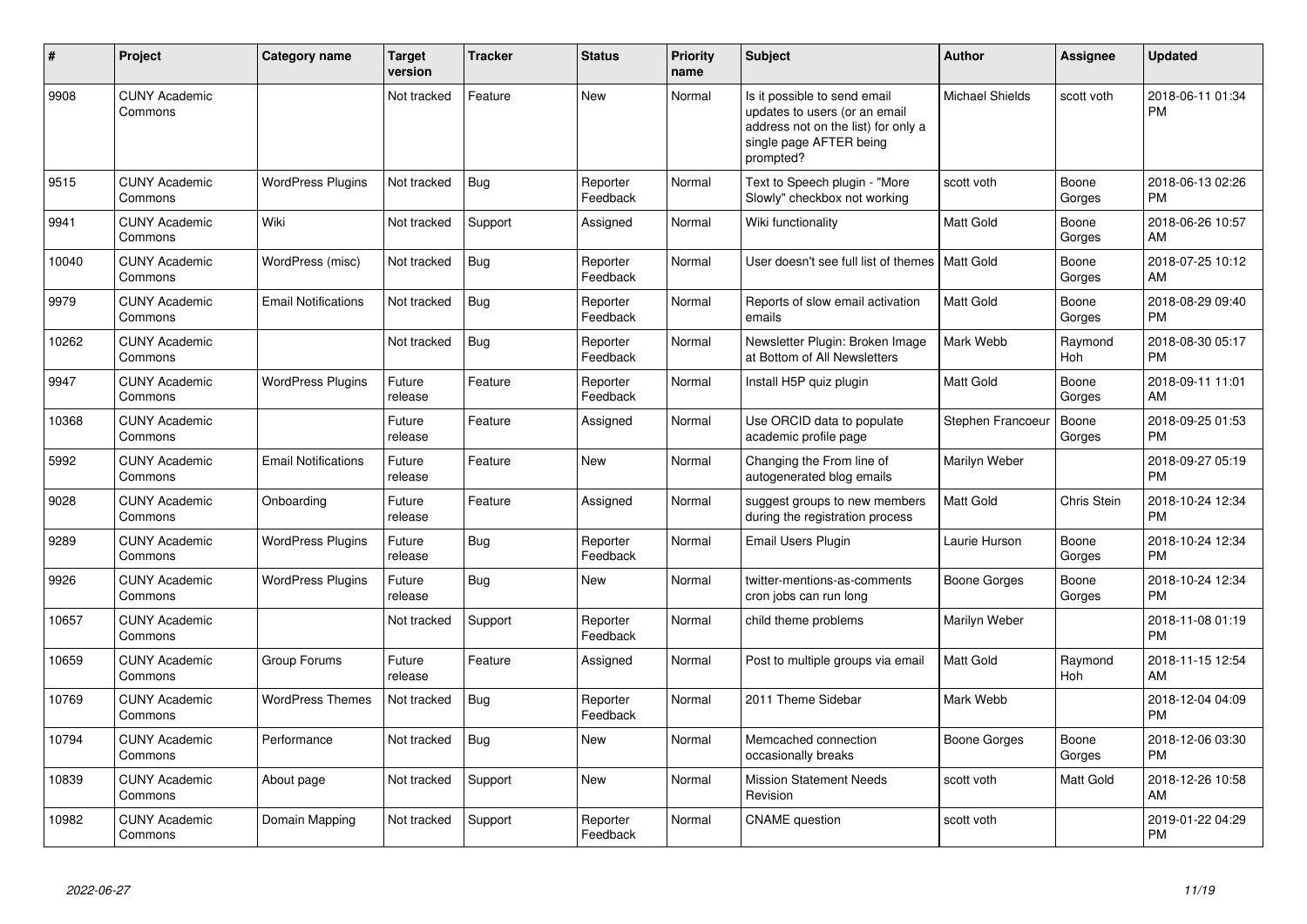| #     | Project                         | <b>Category name</b>     | <b>Target</b><br>version | <b>Tracker</b> | <b>Status</b>        | <b>Priority</b><br>name | <b>Subject</b>                                                                                               | <b>Author</b>           | <b>Assignee</b>    | <b>Updated</b>                |
|-------|---------------------------------|--------------------------|--------------------------|----------------|----------------------|-------------------------|--------------------------------------------------------------------------------------------------------------|-------------------------|--------------------|-------------------------------|
| 11024 | <b>CUNY Academic</b><br>Commons | WordPress (misc)         | Future<br>release        | Bug            | <b>New</b>           | Normal                  | Subsites should not show "you<br>should update your .htaccess<br>now" notice after permalink<br>setting save | <b>Boone Gorges</b>     |                    | 2019-01-28 01:35<br><b>PM</b> |
| 11077 | <b>CUNY Academic</b><br>Commons | Events                   | Not tracked              | Feature        | Reporter<br>Feedback | Normal                  | Show event category description<br>in event list view                                                        | Raffi<br>Khatchadourian |                    | 2019-02-12 10:38<br><b>PM</b> |
| 11131 | <b>CUNY Academic</b><br>Commons |                          | Future<br>release        | Feature        | Reporter<br>Feedback | Normal                  | Image Annotation Plugins                                                                                     | Laurie Hurson           |                    | 2019-02-26 11:33<br>AM        |
| 11120 | <b>CUNY Academic</b><br>Commons | <b>WordPress Plugins</b> | Not tracked              | <b>Bug</b>     | Reporter<br>Feedback | Normal                  | Events Manager Events Not<br>Showing Up                                                                      | Mark Webb               |                    | 2019-02-27 04:10<br><b>PM</b> |
| 9720  | <b>CUNY Academic</b><br>Commons | Authentication           | Future<br>release        | Feature        | New                  | Normal                  | The Commons should be an<br>oAuth provider                                                                   | <b>Boone Gorges</b>     |                    | 2019-03-01 02:04<br><b>PM</b> |
| 4635  | <b>CUNY Academic</b><br>Commons | Authentication           | Future<br>release        | Feature        | <b>New</b>           | Normal                  | Allow non-WP authentication                                                                                  | Boone Gorges            | Sonja Leix         | 2019-03-01 02:05<br><b>PM</b> |
| 5016  | <b>CUNY Academic</b><br>Commons | Events                   | Future<br>release        | Feature        | Assigned             | Low                     | Allow comments to be posted on<br>events                                                                     | <b>Matt Gold</b>        | Raymond<br>Hoh     | 2019-03-01 02:23<br><b>PM</b> |
| 1544  | <b>CUNY Academic</b><br>Commons | Groups (misc)            | Future<br>release        | Feature        | Reporter<br>Feedback | Normal                  | Group Filtering and Sorting                                                                                  | Matt Gold               | Chris Stein        | 2019-03-01 02:25<br><b>PM</b> |
| 11149 | <b>CUNY Academic</b><br>Commons |                          | Not tracked              | Support        | Reporter<br>Feedback | Normal                  | comments getting blocked                                                                                     | Marilyn Weber           | Raymond<br>Hoh     | 2019-03-26 11:40<br>AM        |
| 11392 | <b>CUNY Academic</b><br>Commons |                          | Future<br>release        | <b>Bug</b>     | New                  | Normal                  | Migrate users away from<br><b>StatPress</b>                                                                  | <b>Boone Gorges</b>     |                    | 2019-04-23 03:53<br><b>PM</b> |
| 11449 | <b>CUNY Academic</b><br>Commons | WordPress - Media        | Not tracked              | Support        | Reporter<br>Feedback | Normal                  | Cloning Media Library for JITP<br>from Staging to Production Site                                            | <b>Patrick DeDauw</b>   | Boone<br>Gorges    | 2019-05-13 12:00<br><b>PM</b> |
| 11386 | <b>CUNY Academic</b><br>Commons | WordPress - Media        | Not tracked              | Support        | Reporter<br>Feedback | Normal                  | disappearing images                                                                                          | scott voth              | Boone<br>Gorges    | 2019-05-14 10:32<br>AM        |
| 11393 | <b>CUNY Academic</b><br>Commons |                          | Not tracked              | Publicity      | New                  | Normal                  | After 1.15 release, ceate a hero<br>slide and post about adding a site<br>to a group                         | scott voth              | Patrick<br>Sweeney | 2019-05-14 10:32<br>AM        |
| 11415 | <b>CUNY Academic</b><br>Commons | <b>WordPress Plugins</b> | Not tracked              | Bug            | Reporter<br>Feedback | Normal                  | <b>Blog Subscriptions in Jetpack</b>                                                                         | Laurie Hurson           |                    | 2019-05-14 10:34<br>AM        |
| 11509 | <b>CUNY Academic</b><br>Commons |                          | Not tracked              | Support        | Reporter<br>Feedback | Normal                  | deleted Page causing a Menu<br>problem?                                                                      | Marilyn Weber           |                    | 2019-06-04 09:54<br>AM        |
| 11496 | <b>CUNY Academic</b><br>Commons | Public Portfolio         | 1.15.2                   | Support        | New                  | Normal                  | Replace Twitter Icon on Member<br>Portfolio page                                                             | scott voth              | Boone<br>Gorges    | 2019-06-06 01:03<br><b>PM</b> |
| 11531 | <b>CUNY Academic</b><br>Commons | Events                   | Future<br>release        | Feature        | New                  | Normal                  | Main Events calendar should<br>include non-public events that<br>user has access to                          | scott voth              | Boone<br>Gorges    | 2019-06-11 10:00<br>AM        |
| 11556 | <b>CUNY Academic</b><br>Commons | Courses                  | Not tracked              | Bug            | Reporter<br>Feedback | Normal                  | Instructor name given in course<br>listing                                                                   | Tom Harbison            |                    | 2019-06-25 04:12<br>PM        |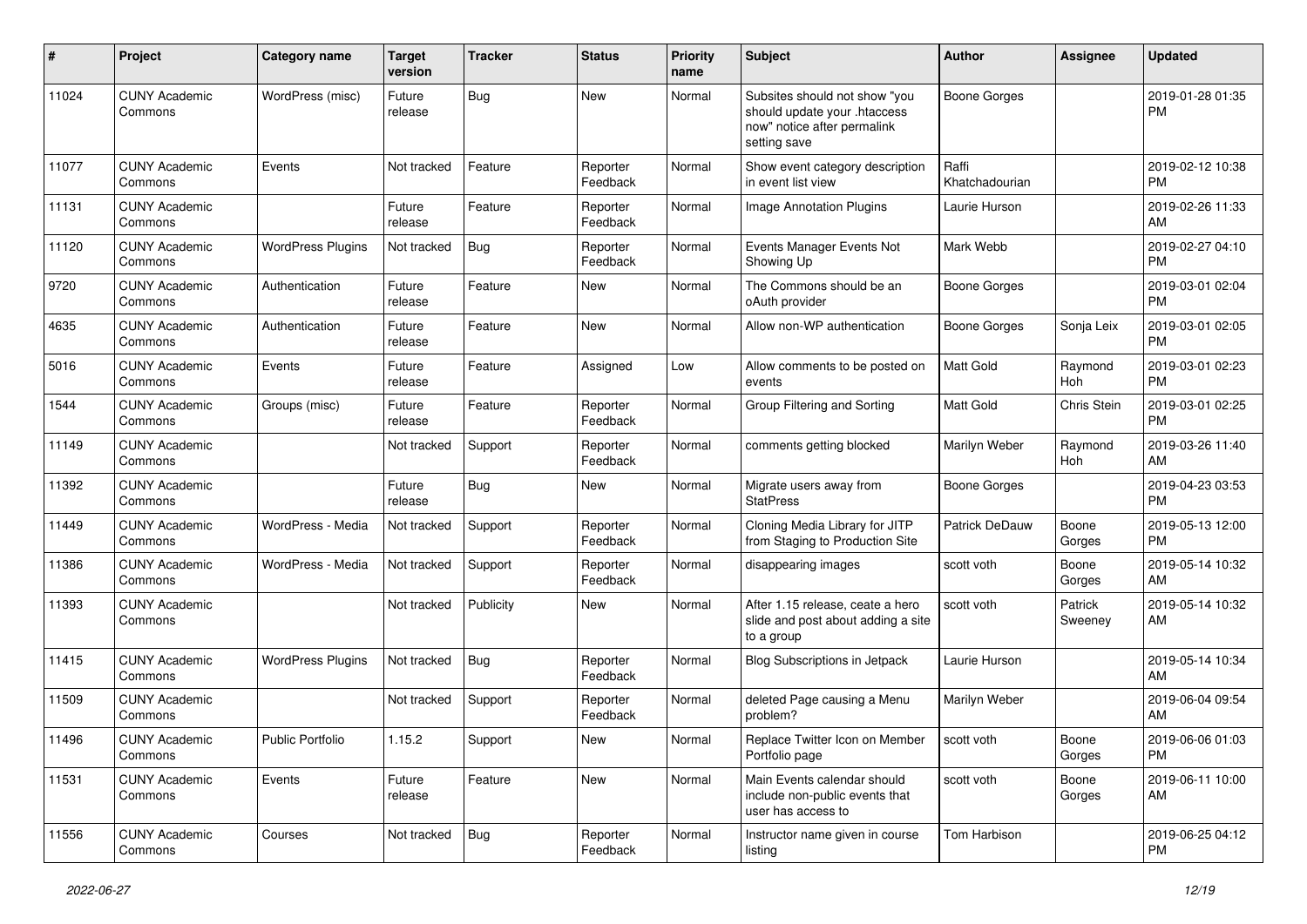| #     | <b>Project</b>                  | <b>Category name</b>      | <b>Target</b><br>version | Tracker       | <b>Status</b>        | <b>Priority</b><br>name | <b>Subject</b>                                                               | <b>Author</b>       | Assignee              | <b>Updated</b>                |
|-------|---------------------------------|---------------------------|--------------------------|---------------|----------------------|-------------------------|------------------------------------------------------------------------------|---------------------|-----------------------|-------------------------------|
| 11624 | <b>CUNY Academic</b><br>Commons | WordPress (misc)          | Not tracked              | Support       | <b>New</b>           | Normal                  | Change pages into posts or swap<br>database for a Commons site?              | Stephen Klein       | Raymond<br><b>Hoh</b> | 2019-07-09 11:04<br>AM        |
| 11493 | <b>CUNY Academic</b><br>Commons | Domain Mapping            | Not tracked              | Support       | Reporter<br>Feedback | Normal                  | Domain Mapping Request - Talia<br>Schaffer                                   | scott voth          | Matt Gold             | 2019-08-06 08:39<br>AM        |
| 11771 | <b>CUNY Academic</b><br>Commons |                           | Not tracked              | Support       | Reporter<br>Feedback | Normal                  | post displays in sections                                                    | Marilyn Weber       |                       | 2019-08-20 10:34<br>AM        |
| 11787 | <b>CUNY Academic</b><br>Commons |                           | Not tracked              | Support       | Reporter<br>Feedback | Normal                  | automated comments notifications<br>on ZenDesk                               | Marilyn Weber       |                       | 2019-08-26 06:18<br><b>PM</b> |
| 11834 | <b>CUNY Academic</b><br>Commons | <b>Group Files</b>        | Future<br>release        | Feature       | <b>New</b>           | Normal                  | Improved tools for managing<br>group file folders                            | Boone Gorges        | Sonja Leix            | 2019-09-06 03:55<br><b>PM</b> |
| 10678 | <b>CUNY Academic</b><br>Commons |                           | Not tracked              | <b>Bug</b>    | Reporter<br>Feedback | High                    | Newsletter Plugin Not Sending<br><b>Out Newsletters</b>                      | Mark Webb           | Boone<br>Gorges       | 2019-09-16 09:38<br><b>PM</b> |
| 5050  | <b>CUNY Academic</b><br>Commons | Social Paper              | Future<br>release        | Feature       | <b>New</b>           | Low                     | Making comments visible in SP<br>editing mode (SP suggestion #1)             | Marilyn Weber       | Samantha<br>Raddatz   | 2019-09-17 11:10<br><b>PM</b> |
| 10273 | <b>CUNY Academic</b><br>Commons | Registration              | Not tracked              | Support       | Reporter<br>Feedback | Normal                  | users combining CF and campus<br>address                                     | Marilyn Weber       |                       | 2019-09-18 10:58<br>AM        |
| 11879 | <b>CUNY Academic</b><br>Commons |                           | Not tracked              | <b>Bug</b>    | <b>New</b>           | Normal                  | Hypothesis comments appearing<br>on multiple, different pdfs across<br>blogs | Laurie Hurson       | Laurie Hurson         | 2019-09-19 02:39<br><b>PM</b> |
| 11545 | <b>CUNY Academic</b><br>Commons | <b>WordPress Plugins</b>  | Not tracked              | Support       | <b>New</b>           | Normal                  | Twitter searches in WordPress                                                | Gina Cherry         | Matt Gold             | 2019-09-23 01:03<br><b>PM</b> |
| 8666  | <b>CUNY Academic</b><br>Commons | Teaching                  | Not tracked              | Documentation | Assigned             | Normal                  | Create Teaching on the<br>Commons Resource Page                              | Matt Gold           | Laurie Hurson         | 2019-09-23 03:16<br><b>PM</b> |
| 11788 | <b>CUNY Academic</b><br>Commons | <b>WordPress Plugins</b>  | Future<br>release        | Support       | Reporter<br>Feedback | Normal                  | Plugin Request - Browse Aloud                                                | scott voth          |                       | 2019-09-24 08:42<br>AM        |
| 11848 | <b>CUNY Academic</b><br>Commons |                           | Not tracked              | Support       | Hold                 | Normal                  | a Dean of Faculty wants to share<br>a large file                             | Marilyn Weber       |                       | 2019-09-24 08:44<br>AM        |
| 11860 | <b>CUNY Academic</b><br>Commons | Registration              | Future<br>release        | Feature       | <b>New</b>           | Normal                  | Ensure Students Are Aware They<br>Can Use Aliases At Registration            | scott voth          |                       | 2019-09-24 08:46<br>AM        |
| 11883 | <b>CUNY Academic</b><br>Commons | Help/Codex                | Not tracked              | Support       | <b>New</b>           | Normal                  | Need Embedding Help Page<br>Update (Tableau)                                 | Anthony Wheeler     | scott voth            | 2019-09-24 08:49<br>AM        |
| 11517 | <b>CUNY Academic</b><br>Commons |                           | Not tracked              | Feature       | Assigned             | Normal                  | wp-accessibility plugin should not<br>strip 'target="_blank"' by default     | <b>Boone Gorges</b> | Laurie Hurson         | 2019-09-24 09:57<br>AM        |
| 11519 | <b>CUNY Academic</b><br>Commons |                           | Not tracked              | Support       | Assigned             | Normal                  | comment option not appearing                                                 | Marilyn Weber       |                       | 2019-09-24 10:28<br>AM        |
| 11789 | <b>CUNY Academic</b><br>Commons | Courses                   | Future<br>release        | Feature       | <b>New</b>           | Normal                  | Ability to remove item from<br>Courses list                                  | Laurie Hurson       | Sonja Leix            | 2019-09-24 12:28<br><b>PM</b> |
| 8836  | <b>CUNY Academic</b><br>Commons | <b>Blogs (BuddyPress)</b> | Future<br>release        | Feature       | Assigned             | Normal                  | Redesign site launch process                                                 | Matt Gold           | Boone<br>Gorges       | 2019-10-03 02:49<br><b>PM</b> |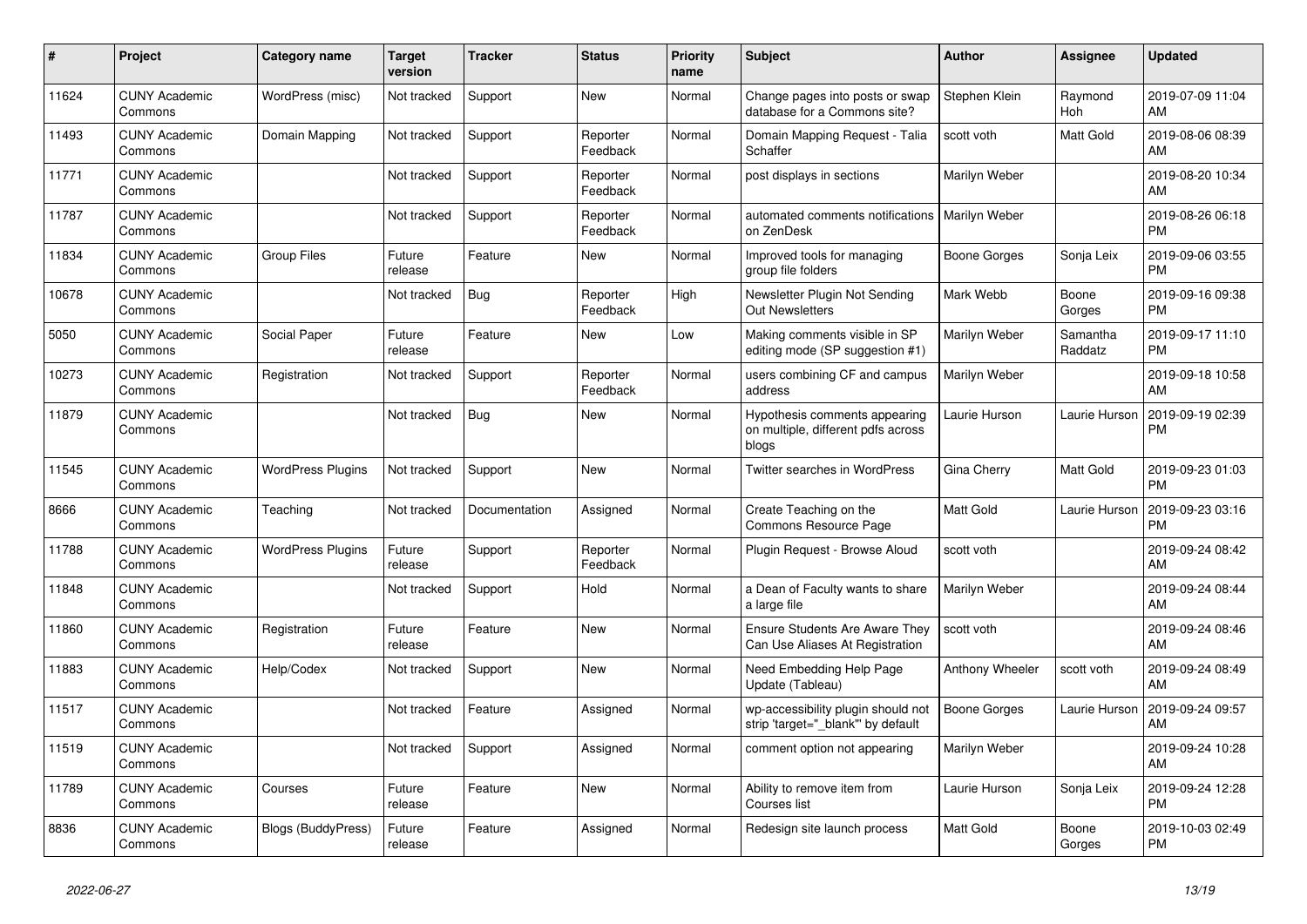| #     | Project                                                                 | <b>Category name</b>       | <b>Target</b><br>version | <b>Tracker</b> | <b>Status</b>        | <b>Priority</b><br>name | <b>Subject</b>                                                                                | <b>Author</b>       | <b>Assignee</b>     | <b>Updated</b>                |
|-------|-------------------------------------------------------------------------|----------------------------|--------------------------|----------------|----------------------|-------------------------|-----------------------------------------------------------------------------------------------|---------------------|---------------------|-------------------------------|
| 12004 | <b>CUNY Academic</b><br>Commons                                         |                            | Not tracked              | Support        | Reporter<br>Feedback | Normal                  | Notifications for spam blog<br>comments                                                       | Gina Cherry         | Raymond<br>Hoh      | 2019-11-01 12:05<br><b>PM</b> |
| 12062 | AD/O365 Transition<br>from NonMatric to<br><b>Matriculated Students</b> |                            |                          | Feature        | In Progress          | Normal                  | create solution and console<br>project                                                        | Emilio Rodriguez    | Emilio<br>Rodriguez | 2019-11-12 03:56<br><b>PM</b> |
| 11945 | <b>CUNY Academic</b><br>Commons                                         | Reckoning                  | Future<br>release        | Feature        | Reporter<br>Feedback | Normal                  | Add Comments bubble to<br>Reckoning views                                                     | <b>Boone Gorges</b> | Boone<br>Gorges     | 2019-11-12 05:14<br><b>PM</b> |
| 12091 | <b>CUNY Academic</b><br>Commons                                         | <b>Group Files</b>         | Future<br>release        | Feature        | New                  | Normal                  | Improved pre-upload file<br>validation for bp-group-documents                                 | <b>Boone Gorges</b> | Boone<br>Gorges     | 2019-11-14 01:21<br><b>PM</b> |
| 11971 | <b>CUNY Academic</b><br>Commons                                         | <b>Email Notifications</b> | Future<br>release        | Bug            | Reporter<br>Feedback | Low                     | Pictures obscured in emailed post<br>notifications                                            | Marilyn Weber       | Raymond<br>Hoh      | 2019-11-21 01:14<br><b>PM</b> |
| 12198 | <b>CUNY Academic</b><br>Commons                                         |                            | Not tracked              | <b>Bug</b>     | Reporter<br>Feedback | Normal                  | Duplicate listing in My Sites                                                                 | Tom Harbison        |                     | 2019-12-09 05:50<br><b>PM</b> |
| 12247 | <b>CUNY Academic</b><br>Commons                                         | Publicity                  | Not tracked              | Support        | New                  | Normal                  | <b>Screenshot of First Commons</b><br>Homepage                                                | scott voth          | scott voth          | 2020-01-14 12:08<br><b>PM</b> |
| 12328 | <b>CUNY Academic</b><br>Commons                                         |                            | Not tracked              | Support        | New                  | Normal                  | Sign up Code for Non-CUNY<br>Faculty                                                          | Laurie Hurson       |                     | 2020-01-28 10:25<br>AM        |
| 12350 | <b>CUNY Academic</b><br>Commons                                         | <b>Blogs (BuddyPress)</b>  | Not tracked              | Support        | Reporter<br>Feedback | Normal                  | URL creation problem                                                                          | Marilyn Weber       |                     | 2020-02-03 11:27<br>AM        |
| 12352 | <b>CUNY Academic</b><br>Commons                                         |                            | Not tracked              | Support        | New                  | Normal                  | "posts list" page builder block<br>option                                                     | Marilyn Weber       |                     | 2020-02-03 01:29<br><b>PM</b> |
| 12360 | <b>CUNY Academic</b><br>Commons                                         | <b>WordPress Themes</b>    | Not tracked              | <b>Bug</b>     | Reporter<br>Feedback | Normal                  | site just says "DANTE We are<br>currently in maintenance mode,<br>please check back shortly." | Marilyn Weber       |                     | 2020-02-04 12:13<br>PM        |
| 12382 | <b>CUNY Academic</b><br>Commons                                         | Membership                 | Not tracked              | Support        | <b>New</b>           | Normal                  | Email request change                                                                          | Marilyn Weber       | Marilyn<br>Weber    | 2020-02-06 12:56<br><b>PM</b> |
| 12392 | <b>CUNY Academic</b><br>Commons                                         | Help/Codex                 | Not tracked              | Documentation  | New                  | Normal                  | <b>Updates to Common Commons</b><br>Questions on Help Page                                    | scott voth          | Margaret<br>Galvan  | 2020-02-11 10:53<br>AM        |
| 12438 | <b>CUNY Academic</b><br>Commons                                         | Courses                    | Not tracked              | <b>Bug</b>     | New                  | Normal                  | Site appearing twice                                                                          | Laurie Hurson       | Boone<br>Gorges     | 2020-02-18 01:34<br><b>PM</b> |
| 12484 | <b>CUNY Academic</b><br>Commons                                         |                            | Not tracked              | Support        | Reporter<br>Feedback | Normal                  | Sign up Code for COIL Course<br>starting in March                                             | Laurie Hurson       | Matt Gold           | 2020-03-02 02:26<br><b>PM</b> |
| 12446 | <b>CUNY Academic</b><br>Commons                                         | Groups (misc)              | Future<br>release        | Feature        | Reporter<br>Feedback | Normal                  | Toggle default site to group forum  <br>posting                                               | Laurie Hurson       | Laurie Hurson       | 2020-03-10 11:57<br>AM        |
| 12573 | <b>CUNY Academic</b><br>Commons                                         | <b>WordPress Plugins</b>   | Future<br>release        | Bug            | New                  | Normal                  | CommentPress Core Issues                                                                      | scott voth          |                     | 2020-03-24 04:32<br>PM        |
| 5581  | <b>CUNY Academic</b><br>Commons                                         | Analytics                  | Future<br>release        | Feature        | Assigned             | Normal                  | Explore alternatives to Google<br>Analytics                                                   | Matt Gold           | Valerie<br>Townsend | 2020-04-17 03:12<br>PM        |
| 10354 | <b>CUNY Academic</b><br>Commons                                         | Public Portfolio           | Future<br>release        | Feature        | New                  | Normal                  | Opt out of Having a Profile Page                                                              | scott voth          | Chris Stein         | 2020-05-12 10:43<br>AM        |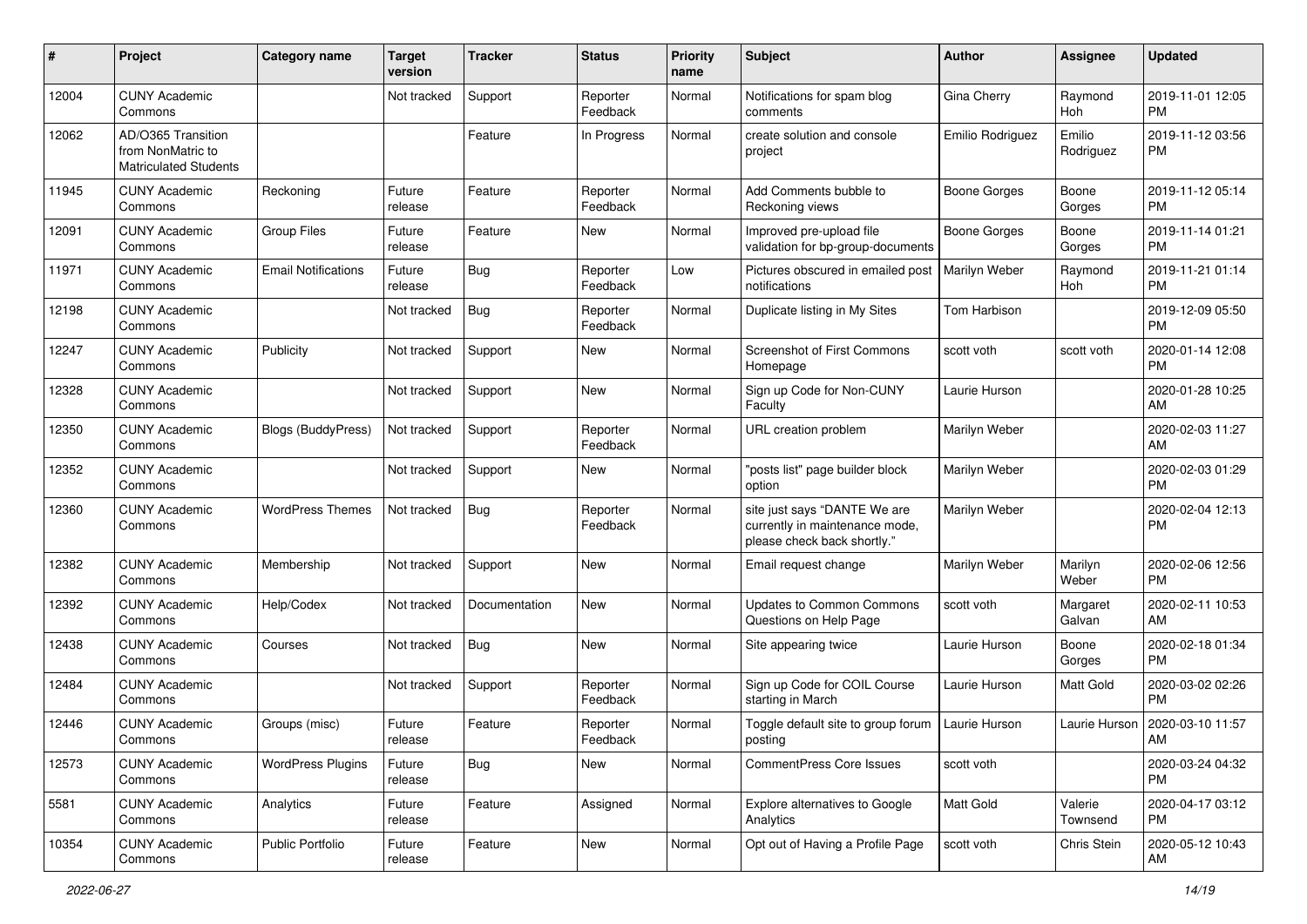| #     | Project                         | <b>Category name</b>     | Target<br>version | <b>Tracker</b> | <b>Status</b>        | <b>Priority</b><br>name | <b>Subject</b>                                                   | <b>Author</b>       | <b>Assignee</b>   | <b>Updated</b>                |
|-------|---------------------------------|--------------------------|-------------------|----------------|----------------------|-------------------------|------------------------------------------------------------------|---------------------|-------------------|-------------------------------|
| 12741 | <b>CUNY Academic</b><br>Commons | <b>WordPress Plugins</b> | Not tracked       | Support        | Reporter<br>Feedback | Normal                  | Tableau Public Viz Block                                         | Marilyn Weber       | Raymond<br>Hoh    | 2020-05-12 11:00<br>AM        |
| 12911 | <b>CUNY Academic</b><br>Commons |                          | Not tracked       | Feature        | New                  | Normal                  | Block access to xmlrpc.php based<br>on User-Agent                | <b>Boone Gorges</b> | Boone<br>Gorges   | 2020-06-09 05:12<br><b>PM</b> |
| 13034 | <b>CUNY Academic</b><br>Commons |                          | Not tracked       | Support        | Reporter<br>Feedback | Normal                  | a site is asking people to join the<br>Commons to get a download | Marilyn Weber       |                   | 2020-07-12 07:23<br>AM        |
| 13048 | <b>CUNY Academic</b><br>Commons | Shortcodes and<br>embeds | Future<br>release | Feature        | <b>New</b>           | Normal                  | Jupyter Notebooks support                                        | Boone Gorges        |                   | 2020-07-14 11:46<br>AM        |
| 3002  | <b>CUNY Academic</b><br>Commons | Search                   | Future<br>release | Feature        | Assigned             | Normal                  | Overhaul CAC search by using<br>external search appliance        | Boone Gorges        | Boone<br>Gorges   | 2020-07-15 03:05<br><b>PM</b> |
| 12436 | <b>CUNY Academic</b><br>Commons |                          | Not tracked       | Bug            | Assigned             | Normal                  | Nightly system downtime                                          | Boone Gorges        |                   | 2020-08-01 09:30<br>AM        |
| 13255 | <b>CUNY Academic</b><br>Commons |                          | Not tracked       | Support        | Reporter<br>Feedback | Normal                  | Accessibility problems                                           | Marilyn Weber       |                   | 2020-09-01 05:48<br><b>PM</b> |
| 13286 | <b>CUNY Academic</b><br>Commons |                          | Not tracked       | Support        | <b>New</b>           | Normal                  | problem connecting with<br><b>WordPress app</b>                  | Marilyn Weber       | Raymond<br>Hoh    | 2020-09-08 11:16<br>AM        |
| 13328 | <b>CUNY Academic</b><br>Commons | Group Forums             | Not tracked       | <b>Bug</b>     | Reporter<br>Feedback | Normal                  | cross-posting in two related<br>groups                           | Marilyn Weber       | Raymond<br>Hoh    | 2020-09-15 10:39<br><b>PM</b> |
| 13370 | <b>CUNY Academic</b><br>Commons | Group Library            | Future<br>release | Feature        | <b>New</b>           | Normal                  | Library bulk deletion and folder<br>editing                      | Colin McDonald      | Boone<br>Gorges   | 2020-10-13 10:41<br>AM        |
| 13430 | <b>CUNY Academic</b><br>Commons | Reply By Email           | Not tracked       | Bug            | <b>New</b>           | Normal                  | Delay in RBE                                                     | Luke Waltzer        | Raymond<br>Hoh    | 2020-10-13 11:16<br>AM        |
| 13466 | <b>CUNY Academic</b><br>Commons | Cavalcade                | Future<br>release | Feature        | <b>New</b>           | Normal                  | Automated cleanup for duplicate<br>Cavalcade tasks               | Boone Gorges        | Boone<br>Gorges   | 2020-10-13 05:24<br><b>PM</b> |
| 7115  | <b>CUNY Academic</b><br>Commons | Groups (misc)            | Future<br>release | Feature        | Reporter<br>Feedback | Normal                  | make licensing info clear during<br>group creation               | <b>Matt Gold</b>    | Raymond<br>Hoh    | 2020-12-08 11:32<br>AM        |
| 13975 | <b>CUNY Academic</b><br>Commons | Social Paper             | Not tracked       | Support        | Reporter<br>Feedback | Normal                  | can't approve comments on<br>Social Paper paper                  | Marilyn Weber       |                   | 2021-02-12 09:33<br>AM        |
| 11968 | JustPublics@365<br>MediaCamp    |                          |                   | Feature        | <b>New</b>           | Normal                  | Nanoscience Retractable Display<br>Unit                          | Donald Cherry       | Bonnie<br>Eissner | 2021-02-19 08:50<br>AM        |
| 13912 | <b>CUNY Academic</b><br>Commons |                          | Not tracked       | Feature        | Hold                 | Low                     | posting "missed schedule"                                        | Marilyn Weber       |                   | 2021-02-23 10:46<br>AM        |
| 14074 | <b>CUNY Academic</b><br>Commons | WordPress (misc)         | Not tracked       | Support        | Reporter<br>Feedback | Normal                  | page password protection<br>problem                              | Marilyn Weber       |                   | 2021-03-02 11:03<br>AM        |
| 14113 | <b>CUNY Academic</b><br>Commons | WordPress (misc)         | Future<br>release | Bug            | Hold                 | Normal                  | Block Editor Not Working on this<br>page - Json error            | scott voth          | Boone<br>Gorges   | 2021-03-05 11:01<br>AM        |
| 14398 | <b>CUNY Academic</b><br>Commons |                          | Not tracked       | Support        | Reporter<br>Feedback | Normal                  | Events plug-in notification<br>problem                           | Marilyn Weber       |                   | 2021-05-11 11:21<br>AM        |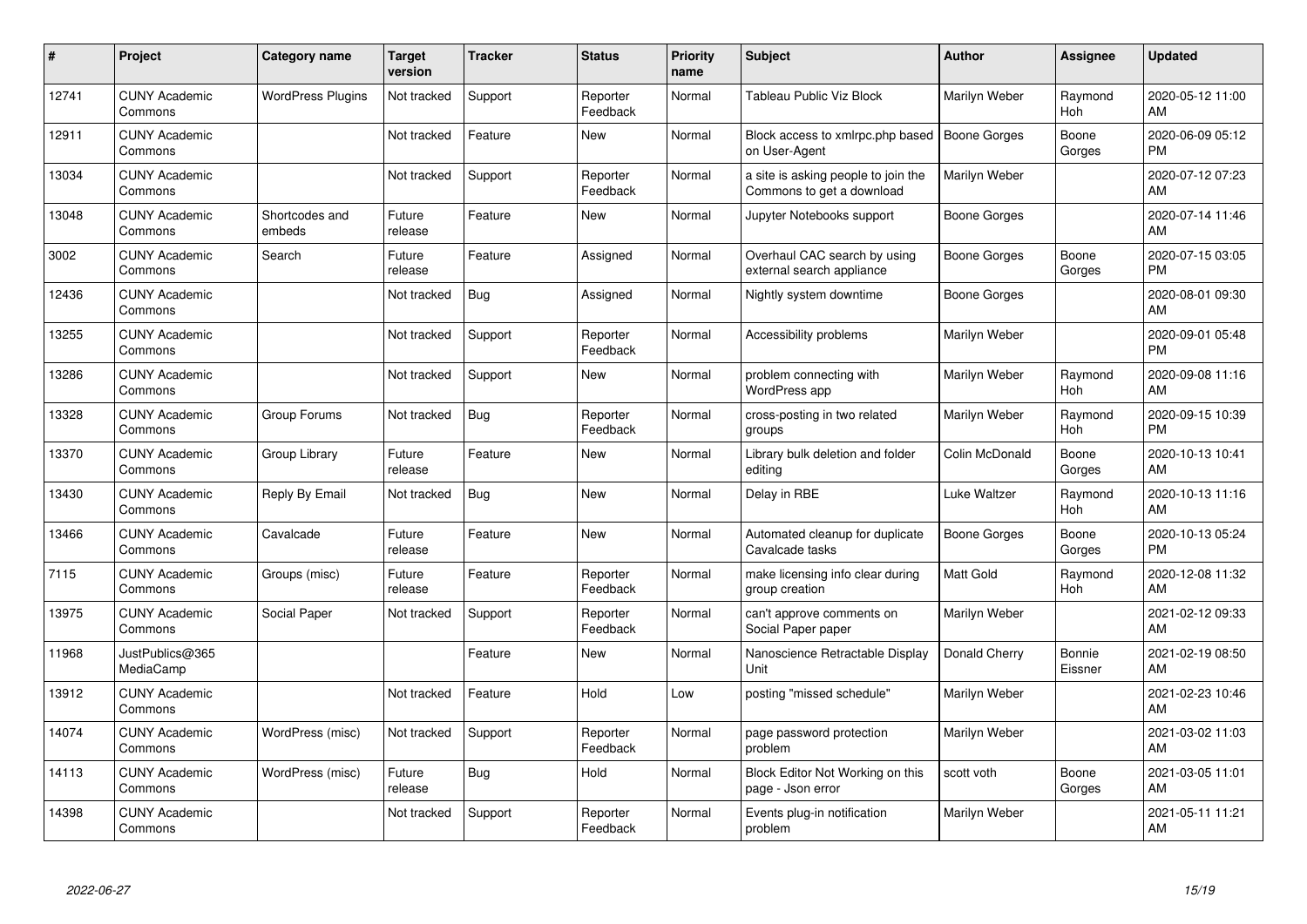| #     | Project                         | <b>Category name</b>       | <b>Target</b><br>version | <b>Tracker</b> | <b>Status</b>        | <b>Priority</b><br>name | <b>Subject</b>                                                                                | Author                  | Assignee          | <b>Updated</b>                |
|-------|---------------------------------|----------------------------|--------------------------|----------------|----------------------|-------------------------|-----------------------------------------------------------------------------------------------|-------------------------|-------------------|-------------------------------|
| 14483 | <b>CUNY Academic</b><br>Commons | WordPress - Media          | Not tracked              | <b>Bug</b>     | Reporter<br>Feedback | Normal                  | <b>Wordpress PDF Embed Stopped</b><br>Working after JITP Media Clone                          | <b>Patrick DeDauw</b>   | Boone<br>Gorges   | 2021-05-20 01:51<br>PM        |
| 14496 | <b>CUNY Academic</b><br>Commons | Domain Mapping             | Future<br>release        | <b>Bug</b>     | New                  | Normal                  | Mapped domain SSO uses<br>third-party cookies                                                 | Raymond Hoh             | Raymond<br>Hoh    | 2021-05-24 04:03<br><b>PM</b> |
| 13949 | <b>CUNY Academic</b><br>Commons |                            | Not tracked              | <b>Bug</b>     | <b>New</b>           | Normal                  | Continued debugging of runaway<br>MySQL connections                                           | <b>Matt Gold</b>        | Boone<br>Gorges   | 2021-09-14 10:42<br>AM        |
| 14394 | <b>CUNY Academic</b><br>Commons |                            | Not tracked              | Feature        | <b>New</b>           | Normal                  | Commons News Site - redesign                                                                  | scott voth              | scott voth        | 2021-09-14 10:46<br>AM        |
| 14475 | <b>CUNY Academic</b><br>Commons |                            | Not tracked              | Publicity      | <b>New</b>           | Normal                  | OER Showcase Page                                                                             | Laurie Hurson           | Laurie Hurson     | 2021-09-14 10:46<br>AM        |
| 14538 | <b>CUNY Academic</b><br>Commons |                            | Not tracked              | Support        | Reporter<br>Feedback | Normal                  | Weebly To Commons                                                                             | Laurie Hurson           |                   | 2021-09-14 10:47<br>AM        |
| 14629 | <b>CUNY Academic</b><br>Commons |                            | Not tracked              | <b>Bug</b>     | Reporter<br>Feedback | Normal                  | Possible Post Order Bug?                                                                      | Syelle Graves           |                   | 2021-09-14 10:47<br>AM        |
| 14784 | <b>CUNY Academic</b><br>Commons |                            |                          | Support        | Reporter<br>Feedback | Normal                  | User report of logo problem when<br>using Customizer theme                                    | Marilyn Weber           |                   | 2021-09-17 10:25<br>AM        |
| 14792 | <b>CUNY Academic</b><br>Commons |                            |                          | Bug            | New                  | Normal                  | Inconsistent email notifications<br>from gravity forms                                        | Raffi<br>Khatchadourian |                   | 2021-10-04 01:50<br><b>PM</b> |
| 14842 | <b>CUNY Academic</b><br>Commons |                            | Not tracked              | Support        | Reporter<br>Feedback | Normal                  | Question about widgets and block<br>editor                                                    | Gina Cherry             |                   | 2021-10-06 03:01<br><b>PM</b> |
| 14900 | <b>CUNY Academic</b><br>Commons |                            | Not tracked              | Support        | Reporter<br>Feedback | Normal                  | previous theme?                                                                               | Marilyn Weber           |                   | 2021-10-25 10:31<br>AM        |
| 14911 | <b>CUNY Academic</b><br>Commons | <b>WordPress Themes</b>    | Not tracked              | Support        | New                  | Normal                  | Twentytwentyone theme                                                                         | Marilyn Weber           |                   | 2021-10-28 10:37<br>AM        |
| 14936 | <b>CUNY Academic</b><br>Commons |                            |                          | Bug            | New                  | Normal                  | Commons websites blocked by<br>SPS campus network                                             | Laurie Hurson           |                   | 2021-11-03 03:57<br><b>PM</b> |
| 14940 | <b>CUNY Academic</b><br>Commons |                            |                          | <b>Bug</b>     | <b>New</b>           | Normal                  | Discrepancy between Commons<br>profile "sites" and actual # of sites                          | Laurie Hurson           |                   | 2021-11-08 11:09<br>AM        |
| 12042 | <b>CUNY Academic</b><br>Commons | <b>Email Notifications</b> | Future<br>release        | Feature        | <b>New</b>           | Normal                  | Improved error logging for BPGES<br>send queue                                                | Boone Gorges            | Boone<br>Gorges   | 2021-11-19 12:25<br>PM        |
| 13358 | <b>CUNY Academic</b><br>Commons | Group Forums               | Future<br>release        | Feature        | <b>New</b>           | Normal                  | Improved UI for group forum<br>threading settings                                             | <b>Boone Gorges</b>     | Raymond<br>Hoh    | 2021-11-19 12:27<br><b>PM</b> |
| 13199 | <b>CUNY Academic</b><br>Commons | <b>Group Forums</b>        | Future<br>release        | Feature        | <b>New</b>           | Normal                  | Favoring Groups over bbPress<br>plugin                                                        | Colin McDonald          | Colin<br>McDonald | 2021-11-19 12:28<br>PM        |
| 14309 | <b>CUNY Academic</b><br>Commons | Group Library              | Future<br>release        | Feature        | New                  | Normal                  | Better handling of<br>bp_group_document file<br>download attempts when file is<br>not present | <b>Boone Gorges</b>     | Boone<br>Gorges   | 2021-11-19 12:28<br><b>PM</b> |
| 13650 | <b>CUNY Academic</b><br>Commons | Group Library              | Future<br>release        | Feature        | New                  | Normal                  | Forum Attachments in Group<br>Library                                                         | Laurie Hurson           |                   | 2021-11-19 12:30<br><b>PM</b> |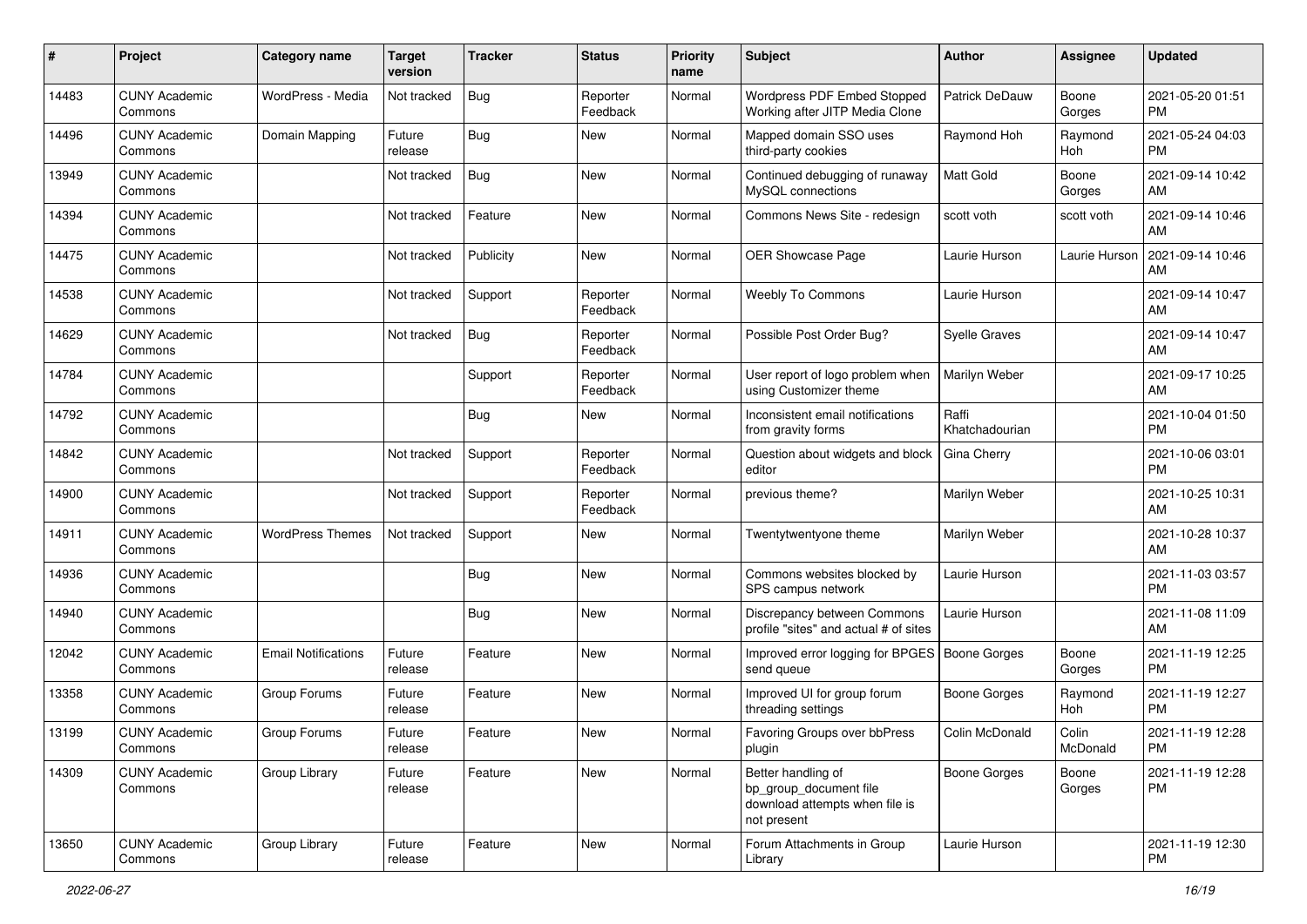| #     | Project                         | <b>Category name</b>        | <b>Target</b><br>version | <b>Tracker</b> | <b>Status</b>        | <b>Priority</b><br>name | <b>Subject</b>                                                | <b>Author</b>           | Assignee        | <b>Updated</b>                |
|-------|---------------------------------|-----------------------------|--------------------------|----------------|----------------------|-------------------------|---------------------------------------------------------------|-------------------------|-----------------|-------------------------------|
| 10580 | <b>CUNY Academic</b><br>Commons | Information<br>Architecture | Future<br>release        | Design/UX      | <b>New</b>           | Normal                  | Primary nav item review                                       | Boone Gorges            | Sara Cannon     | 2021-11-19 12:37<br><b>PM</b> |
| 13331 | <b>CUNY Academic</b><br>Commons | Site cloning                | Future<br>release        | Bug            | <b>New</b>           | Normal                  | Combine Site Template and<br>Clone operations                 | Boone Gorges            | Jeremy Felt     | 2021-11-19 12:39<br><b>PM</b> |
| 13835 | <b>CUNY Academic</b><br>Commons | WordPress (misc)            | Future<br>release        | Feature        | <b>New</b>           | Normal                  | Allow OneSearch widget to have<br>'CUNY' as campus            | <b>Boone Gorges</b>     | Boone<br>Gorges | 2021-11-19 12:39<br><b>PM</b> |
| 10226 | <b>CUNY Academic</b><br>Commons | Courses                     | Future<br>release        | Feature        | <b>New</b>           | Normal                  | Add "My Courses" to drop down<br>list                         | scott voth              | Boone<br>Gorges | 2021-11-19 12:42<br><b>PM</b> |
| 14983 | <b>CUNY Academic</b><br>Commons | WordPress (misc)            | Not tracked              | Support        | Reporter<br>Feedback | Normal                  | 'Read More" tag not working                                   | Rebecca Krisel          | Raymond<br>Hoh  | 2021-11-23 01:17<br><b>PM</b> |
| 14987 | <b>CUNY Academic</b><br>Commons | <b>WordPress Plugins</b>    | Future<br>release        | <b>Bug</b>     | New                  | Normal                  | Elementor update causes<br>database freeze-up                 | Boone Gorges            | Boone<br>Gorges | 2021-11-29 12:02<br><b>PM</b> |
| 14908 | <b>CUNY Academic</b><br>Commons | Performance                 |                          | <b>Bug</b>     | <b>New</b>           | Normal                  | Stale object cache on cdev                                    | Raymond Hoh             | Boone<br>Gorges | 2021-12-07 09:45<br>AM        |
| 14994 | <b>CUNY Academic</b><br>Commons | cdev.gc.cuny.edu            | Not tracked              | Support        | In Progress          | Normal                  | Clear Cache on CDEV                                           | scott voth              | Raymond<br>Hoh  | 2021-12-07 03:51<br><b>PM</b> |
| 15045 | <b>CUNY Academic</b><br>Commons |                             |                          | Support        | <b>New</b>           | Normal                  | no result for KCeL in the search<br>box on the commons        | Marilyn Weber           |                 | 2021-12-10 11:29<br>AM        |
| 14184 | <b>CUNY Academic</b><br>Commons | <b>Public Portfolio</b>     | Future<br>release        | Feature        | <b>New</b>           | Normal                  | Centralized mechanism for storing<br>Campus affiliations      | Boone Gorges            | Boone<br>Gorges | 2022-01-04 11:35<br>AM        |
| 14504 | <b>CUNY Academic</b><br>Commons |                             | Not tracked              | Publicity      | Reporter<br>Feedback | Normal                  | Adding showcases to home page<br>menu                         | Laurie Hurson           | Boone<br>Gorges | 2022-01-19 03:26<br><b>PM</b> |
| 15260 | <b>CUNY Academic</b><br>Commons |                             |                          | Support        | Reporter<br>Feedback | Normal                  | Diacritical markings   European<br><b>Stages</b>              | Marilyn Weber           |                 | 2022-02-04 08:16<br>AM        |
| 15242 | <b>CUNY Academic</b><br>Commons | Performance                 | Not tracked              | Bug            | Reporter<br>Feedback | Normal                  | Slugist site                                                  | Raffi<br>Khatchadourian | Boone<br>Gorges | 2022-02-07 11:14<br>AM        |
| 15176 | <b>CUNY Academic</b><br>Commons |                             | Not tracked              | Support        | Reporter<br>Feedback | Normal                  | Archiving Q Writing & Old<br>Wordpress Sites on the Commons   | Laurie Hurson           |                 | 2022-02-08 10:28<br>AM        |
| 15370 | <b>CUNY Academic</b><br>Commons |                             |                          | Support        | Reporter<br>Feedback | Normal                  | All-in-One Event Calendar?                                    | Marilyn Weber           |                 | 2022-02-17 11:03<br>AM        |
| 15516 | <b>CUNY Academic</b><br>Commons | <b>WordPress Plugins</b>    |                          | <b>Bug</b>     | Reporter<br>Feedback | Normal                  | Can't publish or save draft of post<br>on wordpress.com       | Raffi<br>Khatchadourian | Raymond<br>Hoh  | 2022-03-02 05:52<br><b>PM</b> |
| 15565 | <b>CUNY Academic</b><br>Commons |                             |                          | Support        | New                  | Normal                  | Events - send updates to an email   Marilyn Weber<br>listserv |                         |                 | 2022-03-10 01:06<br><b>PM</b> |
| 15757 | <b>CUNY Academic</b><br>Commons |                             |                          | Bug            | New                  | Normal                  | Members # do not match                                        | Laurie Hurson           |                 | 2022-03-30 04:52<br><b>PM</b> |
| 15767 | <b>CUNY Academic</b><br>Commons | WordPress (misc)            |                          | Support        | <b>New</b>           | Normal                  | Site loading slowly                                           | scott voth              | Boone<br>Gorges | 2022-04-04 08:56<br><b>PM</b> |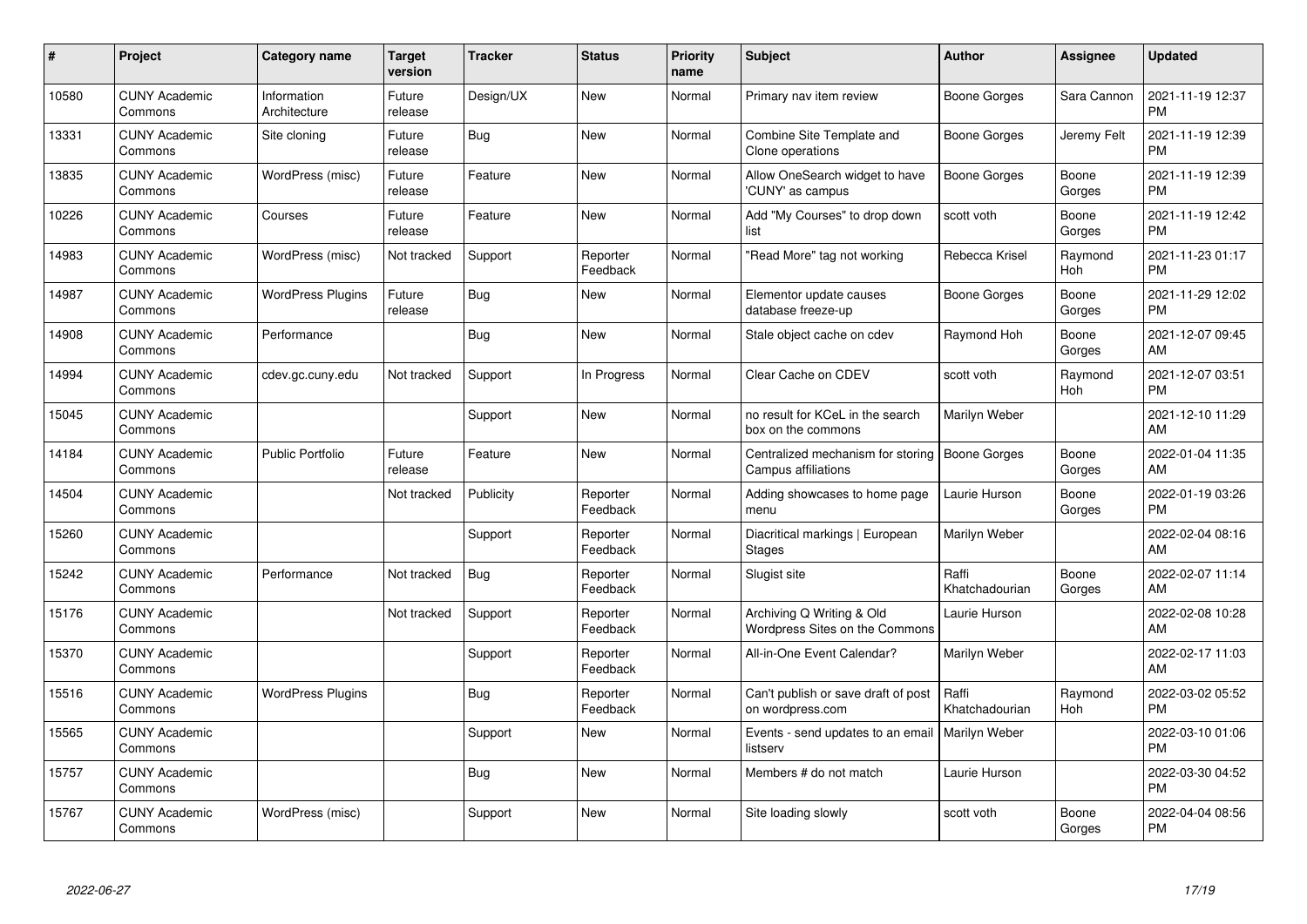| #     | Project                         | <b>Category name</b>           | <b>Target</b><br>version | <b>Tracker</b> | <b>Status</b>        | <b>Priority</b><br>name | <b>Subject</b>                                                | <b>Author</b>    | <b>Assignee</b>       | <b>Updated</b>                |
|-------|---------------------------------|--------------------------------|--------------------------|----------------|----------------------|-------------------------|---------------------------------------------------------------|------------------|-----------------------|-------------------------------|
| 15816 | <b>CUNY Academic</b><br>Commons |                                | Not tracked              | Support        | <b>New</b>           | Normal                  | slow loading at SPS                                           | Marilyn Weber    |                       | 2022-04-05 01:26<br><b>PM</b> |
| 15923 | <b>CUNY Academic</b><br>Commons |                                | Not tracked              | Feature        | Reporter<br>Feedback | Normal                  | <b>Bellows Plugin Adjustments</b>                             | Laurie Hurson    |                       | 2022-04-20 10:10<br>AM        |
| 15685 | <b>CUNY Academic</b><br>Commons |                                |                          | Support        | New                  | High                    | problem with chrome?                                          | Marilyn Weber    |                       | 2022-04-25 03:40<br><b>PM</b> |
| 8900  | <b>CUNY Academic</b><br>Commons | Accessibility                  | Future<br>release        | Feature        | Assigned             | Normal                  | Look into tools to enforce<br>accessibility in WP environment | Matt Gold        | Boone<br>Gorges       | 2022-04-26 11:59<br>AM        |
| 8901  | <b>CUNY Academic</b><br>Commons | Accessibility                  | Future<br>release        | Feature        | Assigned             | Normal                  | Theme analysis for accessibility                              | <b>Matt Gold</b> | Boone<br>Gorges       | 2022-04-26 11:59<br>AM        |
| 8835  | <b>CUNY Academic</b><br>Commons | Blogs (BuddyPress)             | Future<br>release        | Feature        | New                  | Normal                  | Extend cuny is shortlinks to sites                            | Luke Waltzer     | Boone<br>Gorges       | 2022-04-26 11:59<br>AM        |
| 11243 | <b>CUNY Academic</b><br>Commons | BuddyPress (misc)              | Future<br>release        | Bug            | <b>New</b>           | Normal                  | Audit bp-custom.php                                           | Raymond Hoh      | Raymond<br><b>Hoh</b> | 2022-04-26 11:59<br>AM        |
| 10380 | <b>CUNY Academic</b><br>Commons | WordPress (misc)               | Future<br>release        | Feature        | In Progress          | Normal                  | Remove blacklisted plugins                                    | Boone Gorges     |                       | 2022-04-26 12:00<br><b>PM</b> |
| 11843 | <b>CUNY Academic</b><br>Commons | WordPress (misc)               | Future<br>release        | Design/UX      | <b>New</b>           | Normal                  | Tweaking the Gutenberg Editor<br>Interface                    | Laurie Hurson    |                       | 2022-04-26 12:00<br><b>PM</b> |
| 14787 | <b>CUNY Academic</b><br>Commons | <b>Plugin Packages</b>         | Future<br>release        | Feature        | <b>New</b>           | Normal                  | Creating a "Design" plugin<br>package                         | Laurie Hurson    | scott voth            | 2022-04-27 04:56<br><b>PM</b> |
| 16099 | <b>CUNY Academic</b><br>Commons |                                |                          | Support        | Reporter<br>Feedback | Normal                  | request for Newsletter Glue                                   | Marilyn Weber    |                       | 2022-05-13 12:14<br><b>PM</b> |
| 16092 | <b>CUNY Academic</b><br>Commons |                                | Future<br>release        | Feature        | Hold                 | Normal                  | Don't show main site in Site<br>search results                | Boone Gorges     | Boone<br>Gorges       | 2022-05-17 03:12<br><b>PM</b> |
| 16110 | <b>CUNY Academic</b><br>Commons |                                |                          | Support        | Reporter<br>Feedback | Normal                  | remove Creative Commons<br>license from pages?                | Marilyn Weber    | Raymond<br>Hoh        | 2022-05-17 06:11<br><b>PM</b> |
| 15210 | <b>CUNY Academic</b><br>Commons | Analytics                      | Not tracked              | Design/UX      | <b>New</b>           | Normal                  | Google Analytics improvements                                 | Colin McDonald   | Boone<br>Gorges       | 2022-05-24 10:47<br>AM        |
| 15883 | <b>CUNY Academic</b><br>Commons |                                | 2.1.0                    | Feature        | <b>New</b>           | Normal                  | Release BPGES update                                          | Boone Gorges     | Boone<br>Gorges       | 2022-05-26 10:39<br>AM        |
| 13891 | <b>CUNY Academic</b><br>Commons | Internal Tools and<br>Workflow | 2.1.0                    | Feature        | <b>New</b>           | Normal                  | Migrate automated linting to<br>GitHub Actions                | Boone Gorges     | Jeremy Felt           | 2022-05-26 10:45<br>AM        |
| 15194 | <b>CUNY Academic</b><br>Commons | Internal Tools and<br>Workflow | 2.1.0                    | Feature        | <b>New</b>           | Normal                  | PHPCS sniff for un-restored<br>switch to blog() calls         | Boone Gorges     | Jeremy Felt           | 2022-05-26 10:45<br>AM        |
| 15604 | <b>CUNY Academic</b><br>Commons | <b>Email Notifications</b>     | Future<br>release        | Feature        | Assigned             | Normal                  | <b>Restructure Commons Group</b><br>Digest Email Messages     | <b>Matt Gold</b> | Boone<br>Gorges       | 2022-05-26 10:45<br>AM        |
| 13946 | <b>CUNY Academic</b><br>Commons | <b>WordPress Plugins</b>       | 2.1.0                    | Support        | Assigned             | Normal                  | Custom Embed handler For<br>OneDrive files                    | scott voth       | Raymond<br>Hoh        | 2022-05-26 10:46<br>AM        |